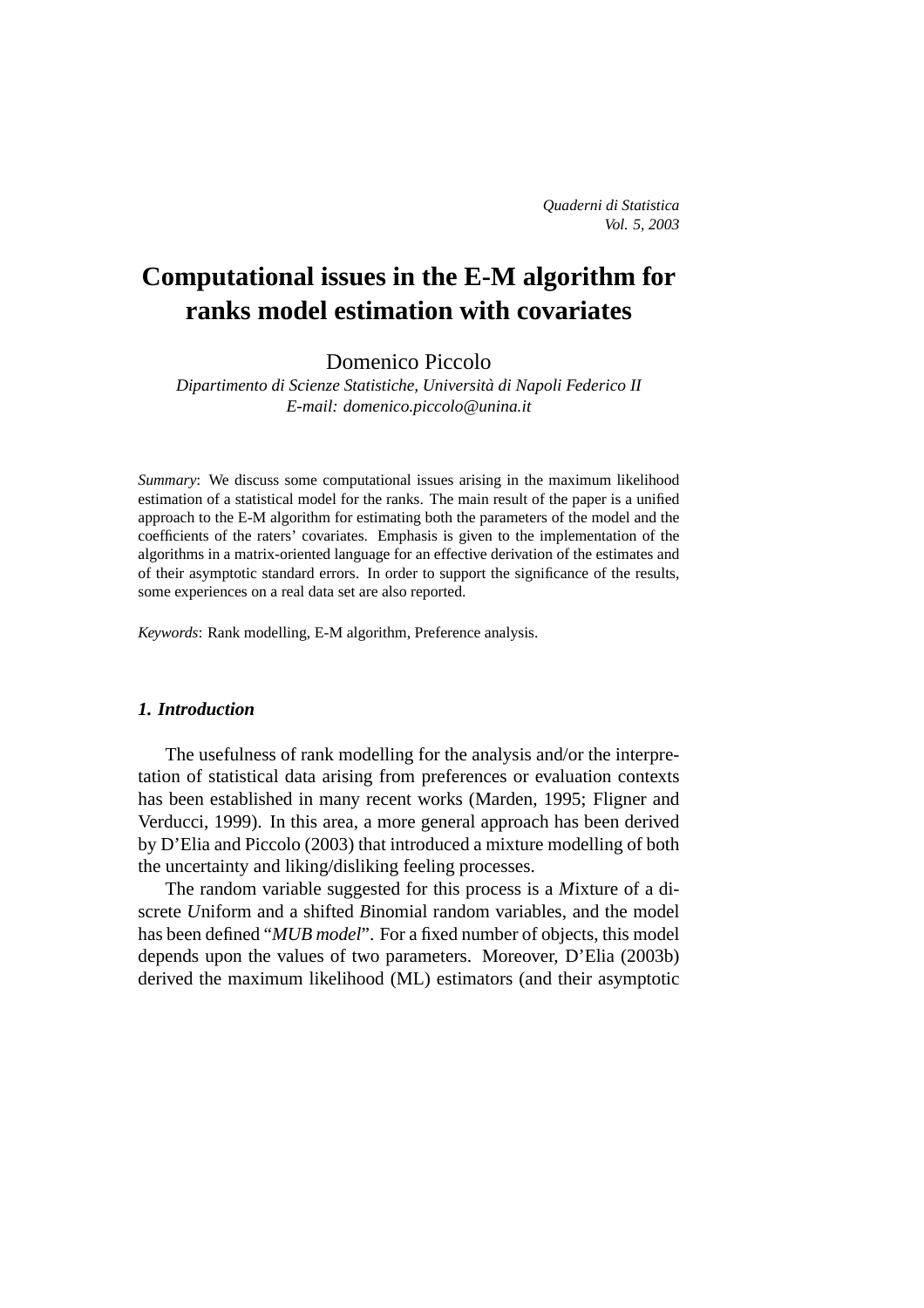standard errors) for the parameters of the MUB model when one of the parameter is explicitly related to a set of rater's covariates.

In this paper, we derive the single steps which are necessary for an effective implementation of the estimation procedure in a completely general framework: that is, when none, one or both the model parameters are related to the raters' covariates.

The opportunity for assessing a unifying notation and algorithm could be considered as a useful byproduct of this work. Then, we limit ourselves to quote the structure of the MUB model and the E-M algorithm for an essential understanding of the single steps; more extensive discussions can be found in the references mentioned above.

The paper is organized as follows: in the next section we introduce notations for the MUB model. Then, in section 3 we reproduce the single steps for the parameters estimation and in section 4 we show the asymptotic expressions for the standard errors of the ML estimators. Some empirical evidences and final comments conclude the paper.

## *2. The MUB model: introduction and notation*

Suppose that a set of  $m$  objects (or a set of  $m$  ordinal evaluation degrees) has been well defined and let  $r$  be the rank assigned by a single rater to a given item; we assume that  $r = 1$  means "most preferred" while  $r = m$  means "least preferred". We stress that m is a known and prefixed number, and the analysis concerns with the preference towards a single object or the evaluation of a single item.

Then, we interpret the value of  $r$  as the observed value of a discrete random variable R defined on the support  $\{1, 2, \ldots m\}$ . A probabilistic mixture model for  $R$  has been introduced by D'Elia and Piccolo (2003) that defined  $R \sim MUB(m, \pi, \xi)$  if:

$$
Pr(R = r) = \pi {m-1 \choose r-1} (1-\xi)^{r-1} \xi^{m-r} + (1-\pi) \frac{1}{m}, r = 1, 2, ..., m.
$$

Both the parameters  $\pi$  and  $\xi$  are defined on [0, 1]; however,  $\pi$  is a measure related to the uncertainty that it is generally associated with the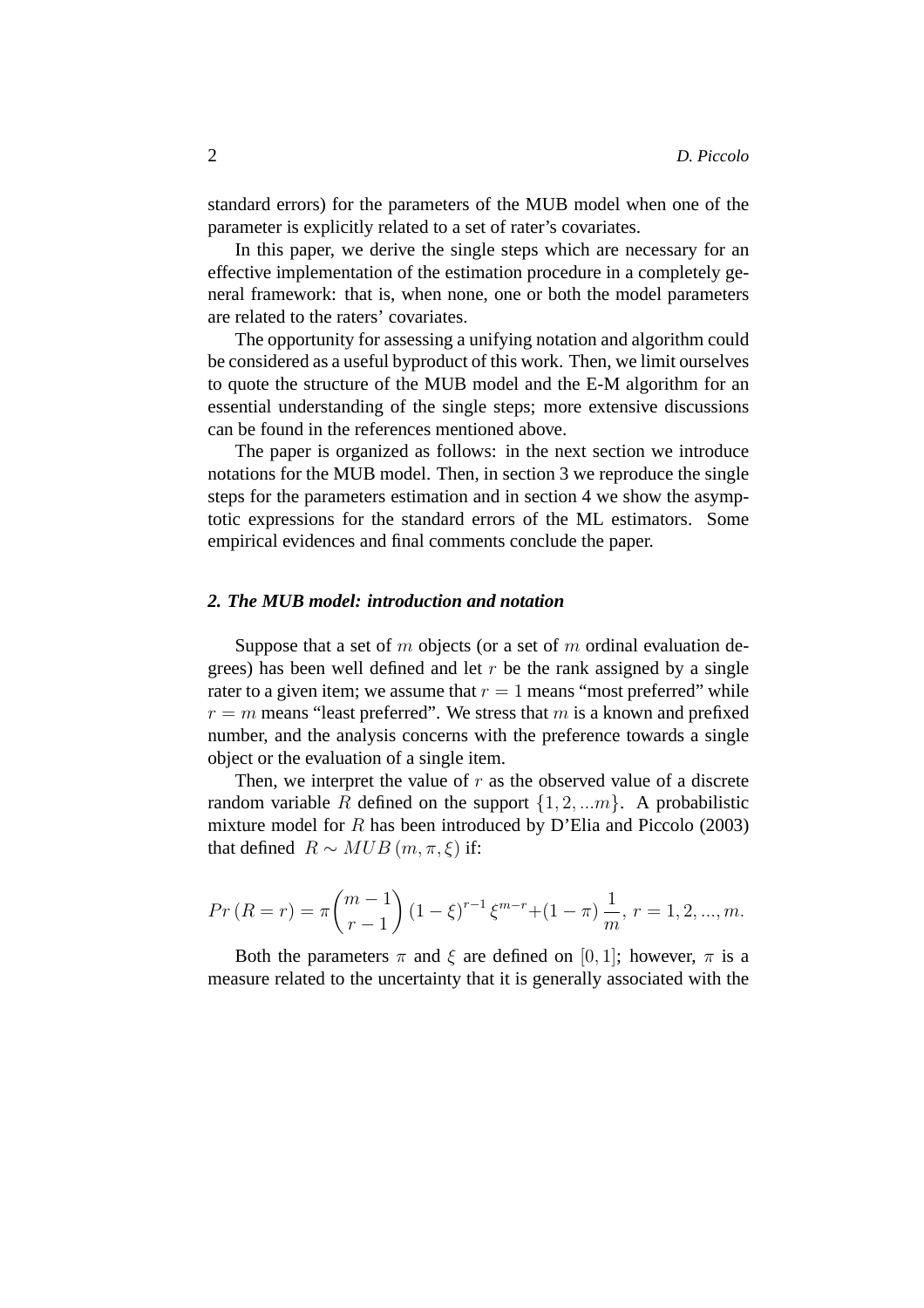elicitation mechanism, while  $\xi$  is positively related to the degree of liking expressed by the raters towards the prefixed object; further properties of this random variables, and the relations of these parameters with the first four moments are discussed by Piccolo (2003).

In the following, we let  $\hat{\theta} = (\pi, \xi)'$  for the set of parameters to be estimated by the ML method, and we define as  $b(r;\xi)$  the probability distribution of a shifted Binomial random variable. Thus, we have:

$$
b(r;\xi) = \pi \binom{m-1}{r-1} (1-\xi)^{r-1} \xi^{m-r}, \ \ r = 1, 2, ..., m.
$$

Then, the MUB random variable probability distribution becomes:

$$
Pr(R = r | \theta) = \pi \left( b(r; \xi) - \frac{1}{m} \right) + \frac{1}{m}, \ r = 1, 2, ..., m.
$$

After a simple algebra, the previous formula can be re-formulated in a different manner:

$$
Pr(R = r) = (unc) + (imp) {m-1 \choose r-1} (dis)^r, r = 1,...,m;
$$

where the quantities:

$$
unc = \frac{1-\pi}{m}, \quad imp = \frac{\pi}{1-\xi} \xi^m, \quad dis = \frac{1-\xi}{\xi},
$$

are defined for a more immediate meaning of the parameters.

In fact, we can introduce for these parameters the following interpretation:

- *unc* is the *uncertainty share*, that is a constant baseline that is present in the probability of any rank, and thus in the elicitation process;
- *imp* is a constant that raises the values of the probability distribution and thus it is an *impact coefficient* for a higher probability of a specific rank value;
- *dis* is a sort of *disliking odd measure* since it is the ratio of a non-preference to a preference quantity.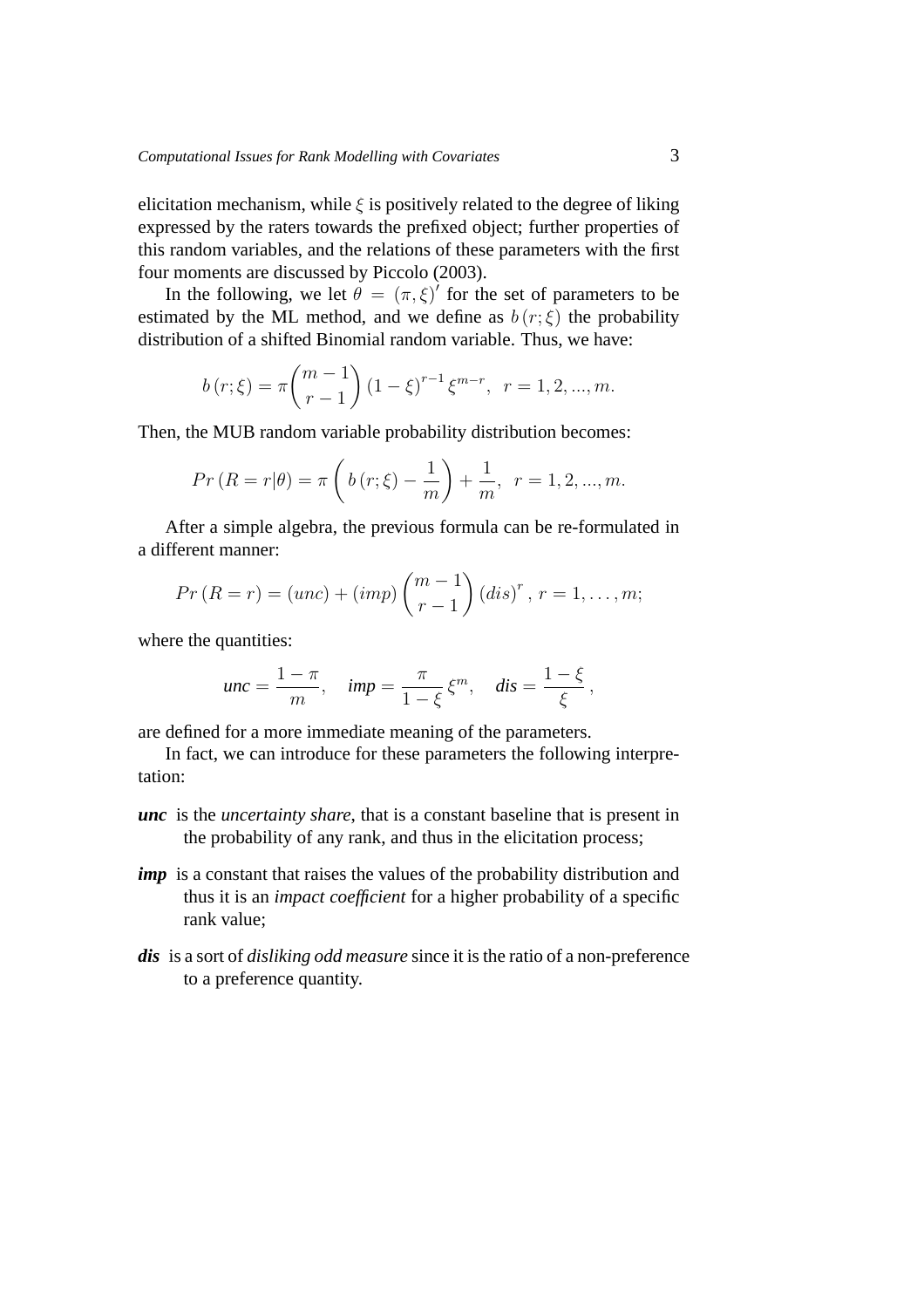As section 5 will confirm, the use of such parameters may help for appealing interpretations of the MUB models estimates, mainly in comparative studies.

In the following, we will distinguish the MUB model with no covariates (the distribution of ranks is accounted solely by the parameters in  $\theta$ ) from the MUB models with one or two sets of covariates (used for explaining the different preferences of subsets of raters).

In the first case, the information contained in the sample of the observed ranks for the *n* subjects:  $\mathbf{r} = (r_1, r_2, ..., r_n)'$  is strictly equivalent to that contained in the vector of the observed frequencies of the ordered ranks:  $\boldsymbol{n} = (n_1, n_2, ..., n_m)'$ . This information is necessary and sufficient to make inference on the parameters in  $\theta$ .

In the second case, the probabilistic models are able to explain the ranks distribution by means of  $\pi$  (which may be related to raters' covariates by a parameters vector  $\beta$ ) and/or by means of  $\xi$  (which may be related to raters' covariates by a parameters vector  $\gamma$ ). However, differently from the first case when the information consist of both the ranks and the raters' covariates, we cannot aggregate the subjects with the same rank since they generally have different values for the covariates. Thus, the sample data will be collected in the design matrix  $D = (r | 1 X)$ where 1 is an n−length vector of 1, and X is the covariates matrix.

Thus,

$$
D = \begin{pmatrix} r_1 & 1 & x_{11} & \dots & x_{1p} \\ r_2 & 1 & x_{21} & \dots & x_{2p} \\ \dots & \dots & \dots & \dots & \dots \\ r_n & 1 & x_{n1} & \dots & x_{np} \end{pmatrix}.
$$

In the following, we denote the subset of variables related to  $\pi$  with  $(1 Y)$  and those related to  $\xi$  with  $(1 W)$ . Now, the two subsets are not generally disjoint and we cannot assume that  $X = (Y|W)$ ; moreover, we need to include the vector 1 in any set of variables.

Among the p covariates of X, let us assume that one chooses<sup>1</sup> as variables for explaining the value of  $\pi$  only those whose indexes are in the

<sup>&</sup>lt;sup>1</sup>Such selection can be based on *a priori* grounds or on some preliminary experimental evidences; for instance, on the comparison of the rank averages or patterns in different subsets of raters.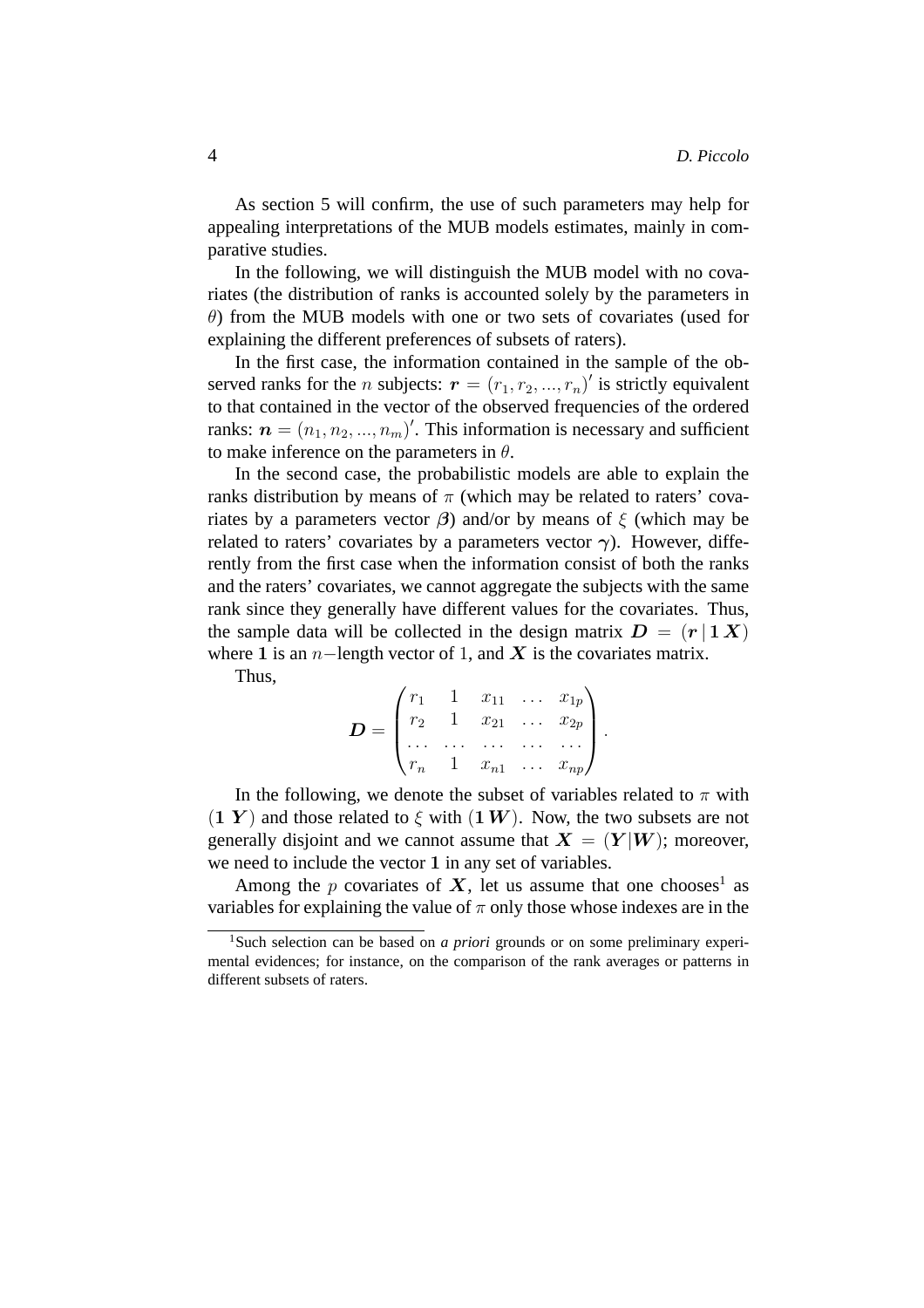set:  $I_{\pi} = \{s_1, s_2, \dots, s_{p_{\pi}}\}\;$  then, we need  $p_{\pi}+1$  parameters to explain the π, and we assume -throughout the paper- that the length of the  $β$  vector is  $p_{\pi} + 1$ . Similarly, for explaining the value of  $\xi$ , let us assume that one chooses —among the p covariates of  $X$ — only those whose indexes are in the set:  $I_{\xi} = \{t_1, t_2, \ldots, t_{p_{\xi}}\}$ ; then, we need  $p_{\xi} + 1$  parameters to explain the  $\xi$ , and we assume —throughout the paper— that the length of the  $\gamma$  vector is  $p_f + 1$ .

As a consequence, in order to simplify the notation we let  $\rho_i$  for the *i*-th row of the predictor in any case; specifically,  $\rho_i = (1 \mathbf{x}_i)'$  if the covariates are the X matrix,  $\rho_i = (1 \, \textbf{y}_i)'$  for the Y matrix, and  $\rho_i = (1 \, \textbf{w}_i)'$ for the  $W$  matrix. In this way, conditioning the parameter/parameters values to  $\rho_i$  may be expressed simply by  $(\theta | \rho_i)$ .

Then, as motivated by D'Elia (2003b), we let:

$$
\pi|\rho_i = \frac{1}{1 + exp(-\rho_i \beta)}; \ \xi|\rho_i = \frac{1}{1 + exp(-\rho_i \gamma)};
$$

and  $\bm{\beta}=(\beta_0,\,\beta_1,\,\ldots,\beta_p)'$  ,  $\bm{\gamma}=(\gamma_0,\gamma_1,\,\ldots,\gamma_p)'$  are the parameter vectors to be estimated for the corresponding predictors. Of course, the role of  $\beta_0$  and  $\gamma_0$  consists of a baseline effect when the covariates are set to 0.

Finally, when both the parameters are related to the raters' covariates we apply the following notation:

$$
\theta|\rho_i = \left(\frac{1}{1 + exp(-\mathbf{y}_i\beta)}, \frac{1}{1 + exp(-\mathbf{w}_i\gamma)}\right)'.
$$

#### *3. The maximum likelihood estimation via the E-M algorithm*

In this section we discuss the computational steps involved in the E-M algorithm for the ML estimation of the parameters in the MUB model. First of all, we present the algorithm in absence of covariates (Table 1); then, the procedure is shown when only one set of covariates (Tables 2 and 3); finally, the general MUB model when both the parameters are functions of two (different or coincident) sets of covariates is presented (Table 4).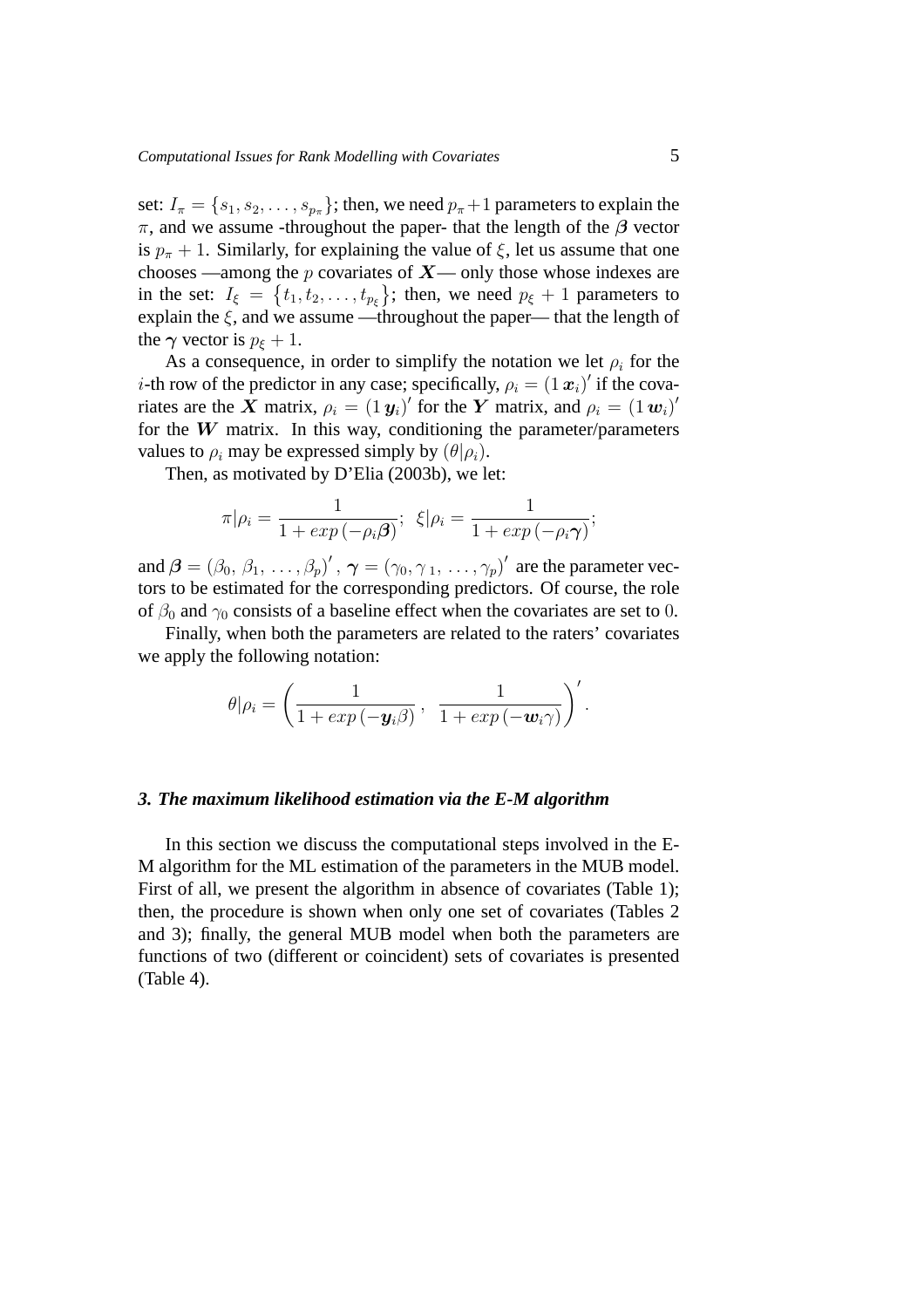.

A fully discussion of the E-M algorithm is contained in McLachlan and Krishnan (1997) and specifically for a mixture model in McLachlan and Peel (2000). The formal derivation of the first model was obtained by D'Elia and Piccolo (2003), while for the MUB models with just one set of covariates the main results were obtained by D'Elia (2003b). Finally, computational issues related to the E-M algorithm (Table 4) and asymptotic derivations (section 4) for the general MUB model with covariates are derived in this paper.

The main advantage of the E-M algorithm derives from the splitting of the involved log-likelihood in two functions where the observed quantities and the missing ones (that is the probability  $\pi$  that the observation comes from one of the two sub-populations) are well defined and neatly separated. This situation implies that it is possible to activate two alternating but converging steps of Expectation and Maximization towards the ML estimates  $\hat{\theta}$ . Moreover, the derivation of the asymptotic standard errors of the ML estimators can be performed by straightforward steps.

For establishing a notation, we define the log-likelihood function of the MUB model without covariates, that is:

$$
log L(\theta) = \sum_{r=1}^{m} n_r log \{ Pr (R = r | \theta) \}
$$

$$
= \sum_{r=1}^{m} n_r log \{ \pi \left( b (r; \xi) - \frac{1}{m} \right) + \frac{1}{m} \}
$$

When the covariates are present for explaining only the  $\pi$  parameter, that is  $\pi = f(Y, \beta)$ , the log-likelihood function of the MUB model with covariates for  $\pi$  is:

$$
log L(\theta) = -\sum_{i=1}^{n} log (1 + e^{(-\mathbf{y}_{i}\beta)}) - \sum_{i=1}^{n} log (b (r_{i}; \xi) + \frac{e^{(-\mathbf{y}_{i}\beta)}}{m}).
$$

When the covariates are present for explaining only the  $\xi$  parameter, that is  $\xi = q(W, \gamma)$ , the log-likelihood function of the MUB model with covariates for  $\xi$  is:

$$
log L(\theta) = \sum_{i=1}^{n} log \left\{ \pi \left( \binom{m-1}{r_i-1} \frac{e^{(-\mathbf{w}_i \gamma)(r_i-1)}}{(1+e^{(-\mathbf{w}_i \gamma)})^{m-1}} \right) - \frac{1}{m} \right\}.
$$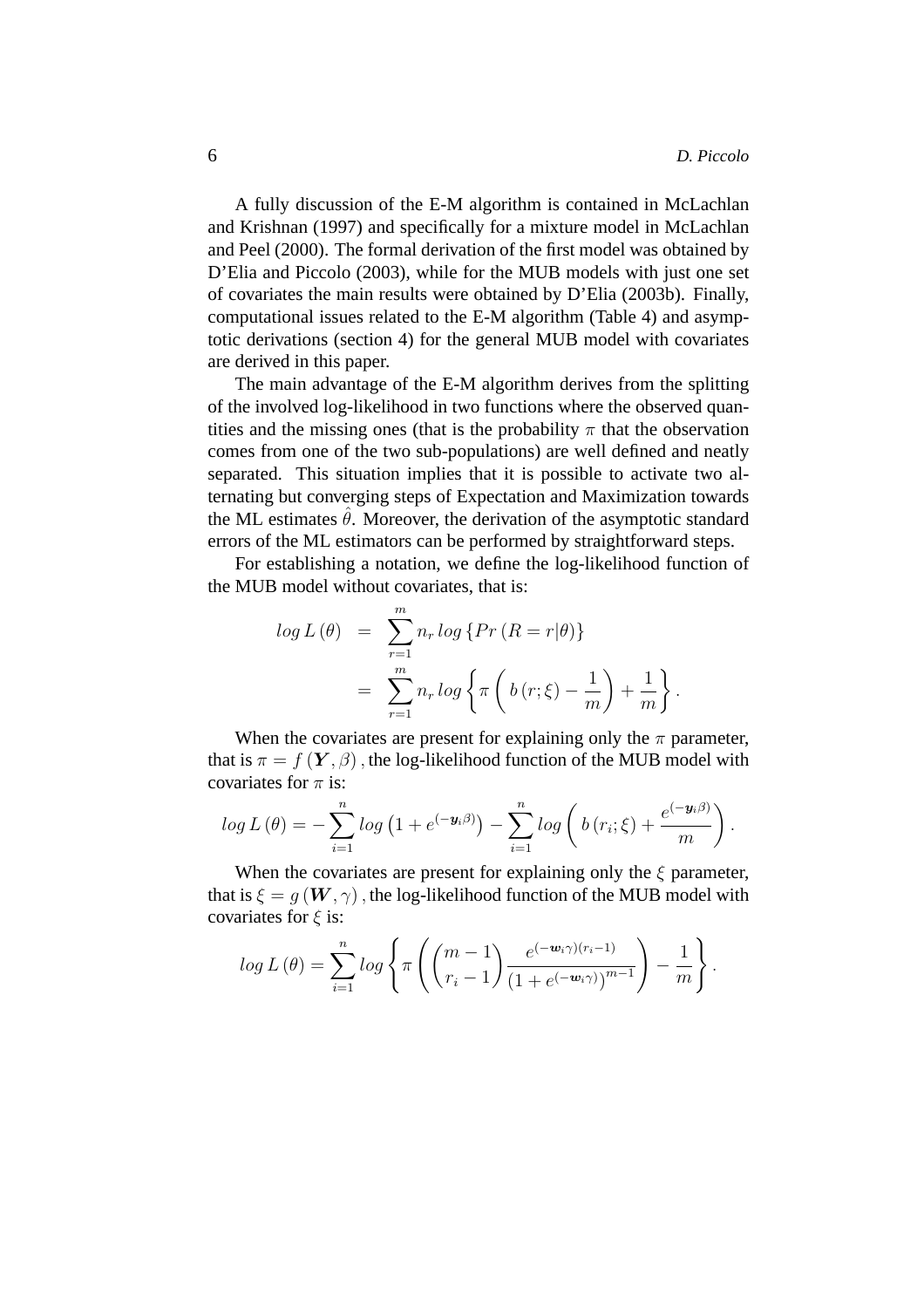Finally, when the covariates are present for explaining both the  $\pi$  and the  $\xi$  parameters, that is  $\pi = f(\boldsymbol{Y}, \beta)$  and  $\xi = f(\boldsymbol{W}, \gamma)$ , then the loglikelihood function of the general MUB model with covariates is:

$$
log L(\theta) = \sum_{i=1}^{n} log \left\{ \frac{1}{1 + e^{(-\mathbf{y}_i \beta)}} \left( \binom{m-1}{r_i-1} \frac{e^{(-\mathbf{w}_i \gamma)(r_i-1)}}{\left(1 + e^{(-\mathbf{w}_i \gamma)}\right)^{m-1}} \right) - \frac{1}{m} \right\}.
$$

All the steps required for the E-M procedures are explicitly reported in the Tables 1–4.

*Table 1. E-M Algorithm for a MUB model without covariates.*

| $MUB\,Model\, (with\, \pi, \xi)$ |                                                                                                                                                                                                                                                                      |  |  |  |  |
|----------------------------------|----------------------------------------------------------------------------------------------------------------------------------------------------------------------------------------------------------------------------------------------------------------------|--|--|--|--|
|                                  | $\theta = (\pi, \xi)'; \ \epsilon = 10^{-6}; \ dim(\theta) = 2.$                                                                                                                                                                                                     |  |  |  |  |
|                                  | $l(\theta) = \log L(\theta) = \sum_{r=1}^{m} n_r \log \left\{ \pi \left( b(r;\xi) - \frac{1}{m} \right) + \frac{1}{m} \right\}.$                                                                                                                                     |  |  |  |  |
| <b>Steps</b>                     |                                                                                                                                                                                                                                                                      |  |  |  |  |
| 0                                | $\overline{\theta^{(0)}} = (\pi^{(0)}, \xi^{(0)})' = \left(\frac{1}{2}, \frac{m - \overline{R}_n}{m - 1}\right)'; \quad l^{(0)} = \log L(\theta^{(0)}).$<br>$b(r;\xi^{(k)}) = {m-1 \choose r-1} (1 - \xi^{(k)})^{r-1} (\xi^{(k)})^{m-r}, \quad r = 1, 2, \ldots, m.$ |  |  |  |  |
| 1                                |                                                                                                                                                                                                                                                                      |  |  |  |  |
| $\overline{2}$                   | $\tau(r; \theta^{(k)}) = \left[1 + \frac{1 - \pi^{(k)}}{m \pi^{(k)} b(r; \xi^{(k)})}\right]$ , $r = 1, 2, , m$ .                                                                                                                                                     |  |  |  |  |
| 3                                | $\overline{R}_n(\theta^{(k)}) = \frac{\sum_{r=1}^m r n_r \tau(r; \theta^{(k)})}{\sum_{r=1}^m n_r \tau(r; \theta^{(k)})}.$                                                                                                                                            |  |  |  |  |
| 4                                |                                                                                                                                                                                                                                                                      |  |  |  |  |
| 5                                | $\frac{\pi^{(k+1)} = \frac{1}{n} \sum_{r=1}^{n} n_r \tau (r; \theta^{(k)})}{\xi^{(k+1)} = \frac{m - \overline{R}_n(\theta^{(k)})}{m - 1}}.$                                                                                                                          |  |  |  |  |
| 6                                |                                                                                                                                                                                                                                                                      |  |  |  |  |
| $\overline{7}$                   | $\theta^{(k+1)} = (\pi^{(k+1)}, \xi^{(k+1)})'.$                                                                                                                                                                                                                      |  |  |  |  |
| 8                                | $\overline{l^{(k+1)}} = \log L(\theta^{(k+1)}).$                                                                                                                                                                                                                     |  |  |  |  |
| 9                                | $\int i f (k+1) - l^{(k)} \geq \epsilon, \quad k \blacktriangleright k+1; \text{ go to 1};$<br>$\int i f (k+1) - l^{(k)} < \epsilon, \quad \hat{\theta} = \theta^{(k+1)};$ stop.                                                                                     |  |  |  |  |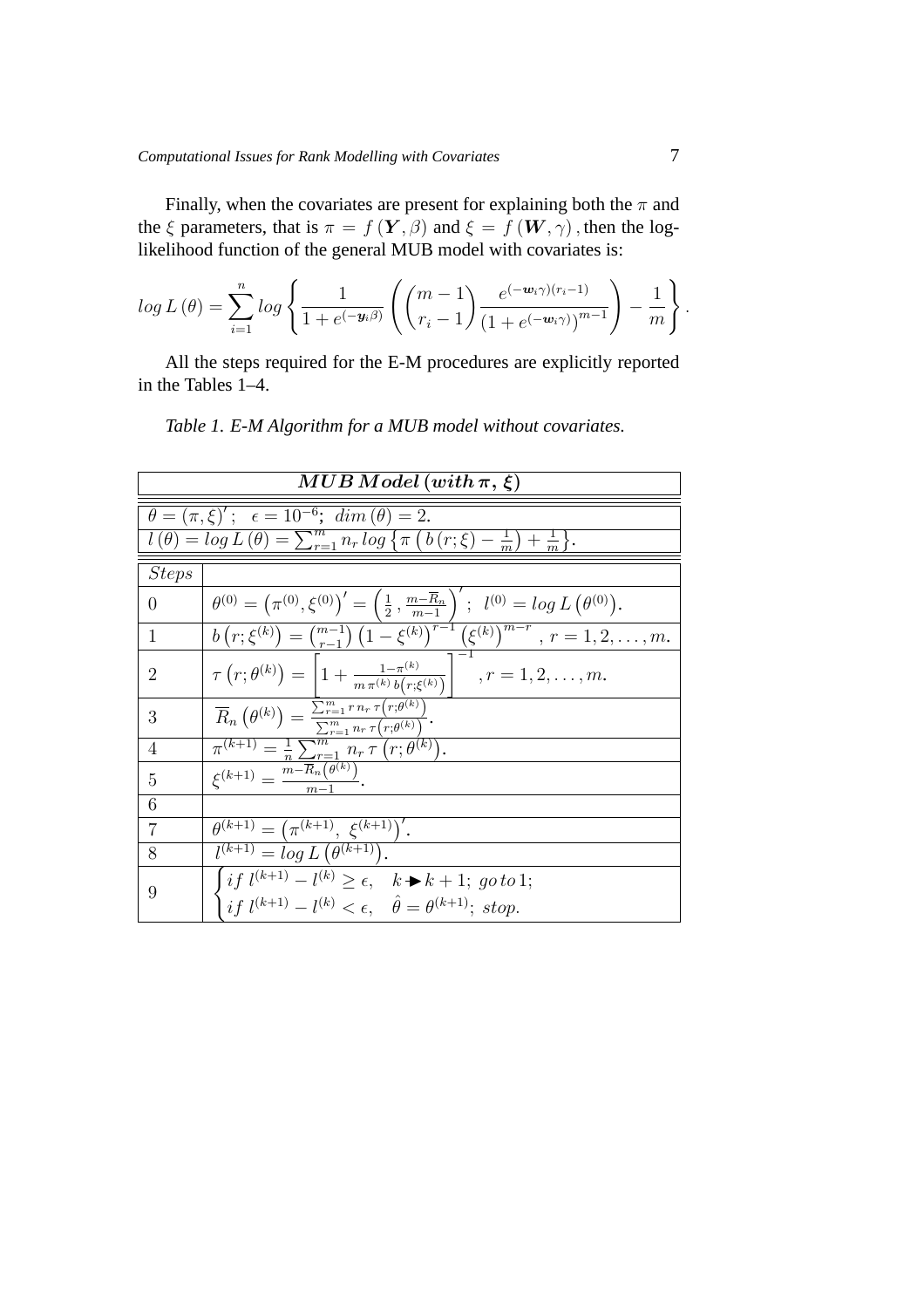|                | Table 2. E-M Algorithm of a MUB model with covariates for $\pi$ .                                                                                                                                                                                         |            |
|----------------|-----------------------------------------------------------------------------------------------------------------------------------------------------------------------------------------------------------------------------------------------------------|------------|
|                | $MUB\, Model\, with\, \pi=f\left( \beta;y\right)$                                                                                                                                                                                                         |            |
|                | $\theta = (\beta', \xi)'; \ \epsilon = 10^{-6}; \ dim(\theta) = p_{\pi} + 2.$                                                                                                                                                                             |            |
|                | $l(\theta) = \log L(\theta) = -\sum_{i=1}^{n} \log (1 + e^{(-\mathbf{y}_i \beta)}) - \sum_{i=1}^{n} \log (b(r_i; \xi) + \frac{e^{(-\mathbf{y}_i \beta)}}{m}).$                                                                                            |            |
| <b>Steps</b>   |                                                                                                                                                                                                                                                           |            |
| $\overline{0}$ | $\theta^{(0)} = (\beta'^{(0)}, \xi^{(0)})' = (0.1, \ldots, 0.1, \frac{m - \overline{R}_n}{m - 1})'; l^{(0)} = \log L(\theta^{(0)}).$<br>$\frac{b(r_i; \xi^{(k)}) = {m-1 \choose r_i-1} (1 - \xi^{(k)})^{r_i-1} (\xi^{(k)})^{m-r_i}, i = 1, 2, \ldots, n.$ |            |
| $\mathbf{1}$   |                                                                                                                                                                                                                                                           |            |
| $\overline{2}$ | $\pi_i^{(k)} = \frac{1}{1 + e^{-y_i^j(\beta^{(k)})}}$ ; $\tau(r_i; \theta^{(k)}) = \left[1 + \frac{e^{-y_i^j(\beta^{(k)})}}{m b(r_i; \xi^{(k)})}\right]^{-1}, i = 1, 2, \ldots, n.$                                                                       |            |
| 3              | $\overline{R}_n\left(\theta^{(k)}\right) = \frac{\sum_{i=1}^n r_i \tau(r_i;\theta^{(k)})}{\sum_{i=1}^n \tau(r_i;\theta^{(k)})}.$                                                                                                                          |            |
| $\overline{4}$ | $Q_1(\beta^{(k)}) = -\sum_{i=1}^n \left\{ \log \left( 1 + e^{-\mathbf{y}'_i(\beta^{(k)})} \right) + \left( 1 - \tau \overline{\left( r_i; \theta^{(k)} \right) \right) e^{-\mathbf{y}'_i(\beta^{(k)})}} \right\}.$                                        |            |
| 5              | $\beta^{(k+1)} = argmax Q_1 (\beta^{(k)}).$                                                                                                                                                                                                               |            |
| 6              | $\frac{\xi^{(k+1)} = \frac{m - \overline{R}_n(\theta^{(k)})}{m - 1}}{\theta^{(k+1)} = (\beta'^{(k+1)}, \xi^{(k+1)})'}.$                                                                                                                                   |            |
| $\overline{7}$ |                                                                                                                                                                                                                                                           |            |
| 8              | $\overline{l^{(k+1)}} = \log L(\theta^{(k+1)}).$                                                                                                                                                                                                          |            |
| 9              | $\begin{cases} if \ l^{(k+1)} - l^{(k)} \geq \epsilon, & k \blacktriangleright k + 1; \ go \ to \ 1; \\ if \ l^{(k+1)} - l^{(k)} < \epsilon, & \hat{\theta} = \theta^{(k+1)}; \ stop. \end{cases}$                                                        | D. Piccolo |
|                |                                                                                                                                                                                                                                                           |            |

π*.*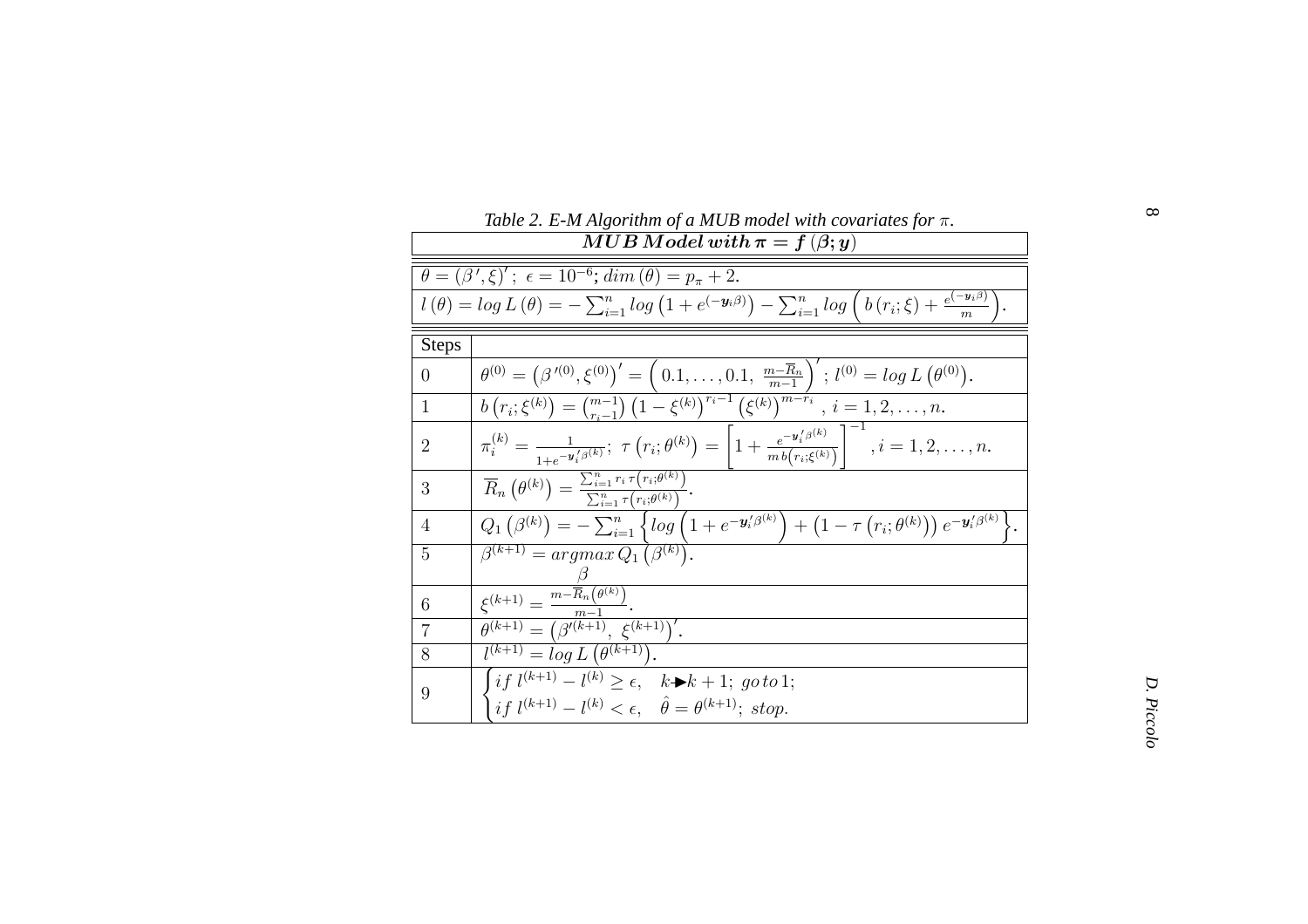|                | Table 3. E-M Algorithm of a MUB model with covariates for $\xi$ .                                                                                                                                                                                                                                                                                  |  |
|----------------|----------------------------------------------------------------------------------------------------------------------------------------------------------------------------------------------------------------------------------------------------------------------------------------------------------------------------------------------------|--|
|                | $MUB \textit{Model} with \xi = g(\gamma; w)$                                                                                                                                                                                                                                                                                                       |  |
|                | $\theta = (\pi, \gamma')'; \ \epsilon = 10^{-6}; \ dim(\theta) = p_{\xi} + 2.$                                                                                                                                                                                                                                                                     |  |
|                | $l(\theta) = \log L(\theta) = \sum_{i=1}^{n} \log \left\{ \pi \left( \frac{(m-1)}{r_{i}-1} \frac{e^{(-w_{i}\gamma)(r_{i}-1)}}{(1+e^{(-w_{i}\gamma)})^{m-1}} \right) - \frac{1}{m} \right\}$                                                                                                                                                        |  |
| <b>Steps</b>   |                                                                                                                                                                                                                                                                                                                                                    |  |
| $\theta$       | $\theta^{(0)} = (\pi^{(0)}, \gamma'^{(0)})' = (\frac{1}{2}, 0.1, \ldots, 0.1)'$ ; $l^{(0)} = \log L(\theta^{(0)})$ .                                                                                                                                                                                                                               |  |
| $\mathbf{1}$   |                                                                                                                                                                                                                                                                                                                                                    |  |
| $\overline{2}$ | $\zeta_i^{(k)} = \frac{1}{1 + e^{-w_i' \gamma^{(k)}}}; \ b(r_i; \gamma^{(k)}) = {m-1 \choose r_i-1} \frac{e^{-(r_i-1)w_i \gamma^{(k)}}}{\left(1 + e^{-w_i \gamma^{(k)}}\right)^{m-1}}, \ i = 1, 2, \ldots, n.$<br>$\tau(r_i; \theta^{(k)}) = \left[1 + \frac{\pi^{(k)}}{m(1 - \pi^{(k)})b(r_i; \gamma^{(k)})}\right]^{-1}, \ i = 1, 2, \ldots, n.$ |  |
| 3              |                                                                                                                                                                                                                                                                                                                                                    |  |
| $\overline{4}$ | $\overline{\pi^{(k+1)} = \frac{1}{n} \sum_{i=1}^{n} \tau (r_i; \theta^{(k)})}.$                                                                                                                                                                                                                                                                    |  |
| 5              | $Q_2(\gamma^{(k)}) = -\sum_{i=1}^n \tau(r_i;\theta^{(k)}) \left\{ (r_i-1) \, \mathbf{w}_i \gamma^{(k)} + (m-1) \log \left[ 1 + e^{-\mathbf{w}_i \overline{\gamma^{(k)}}} \right] \right\}.$                                                                                                                                                        |  |
| 6              | $\gamma^{(k+1)} = argmax Q_2(\gamma^{(k)}).$                                                                                                                                                                                                                                                                                                       |  |
| $\overline{7}$ | $\theta^{(k+1)} = (\pi^{(k+1)}, \gamma^{(k+1)})'.$                                                                                                                                                                                                                                                                                                 |  |
| 8              | $l^{(k+1)} = \log L(\theta^{(k+1)})$ .                                                                                                                                                                                                                                                                                                             |  |
| 9              | $\int if l^{(k+1)} - l^{(k)} \ge \epsilon, \quad k \rightarrow k+1; go to 1;$<br>$\int i f (k+1) - l^{(k)} < \epsilon, \quad \hat{\theta} = \theta^{(k+1)};$ stop.                                                                                                                                                                                 |  |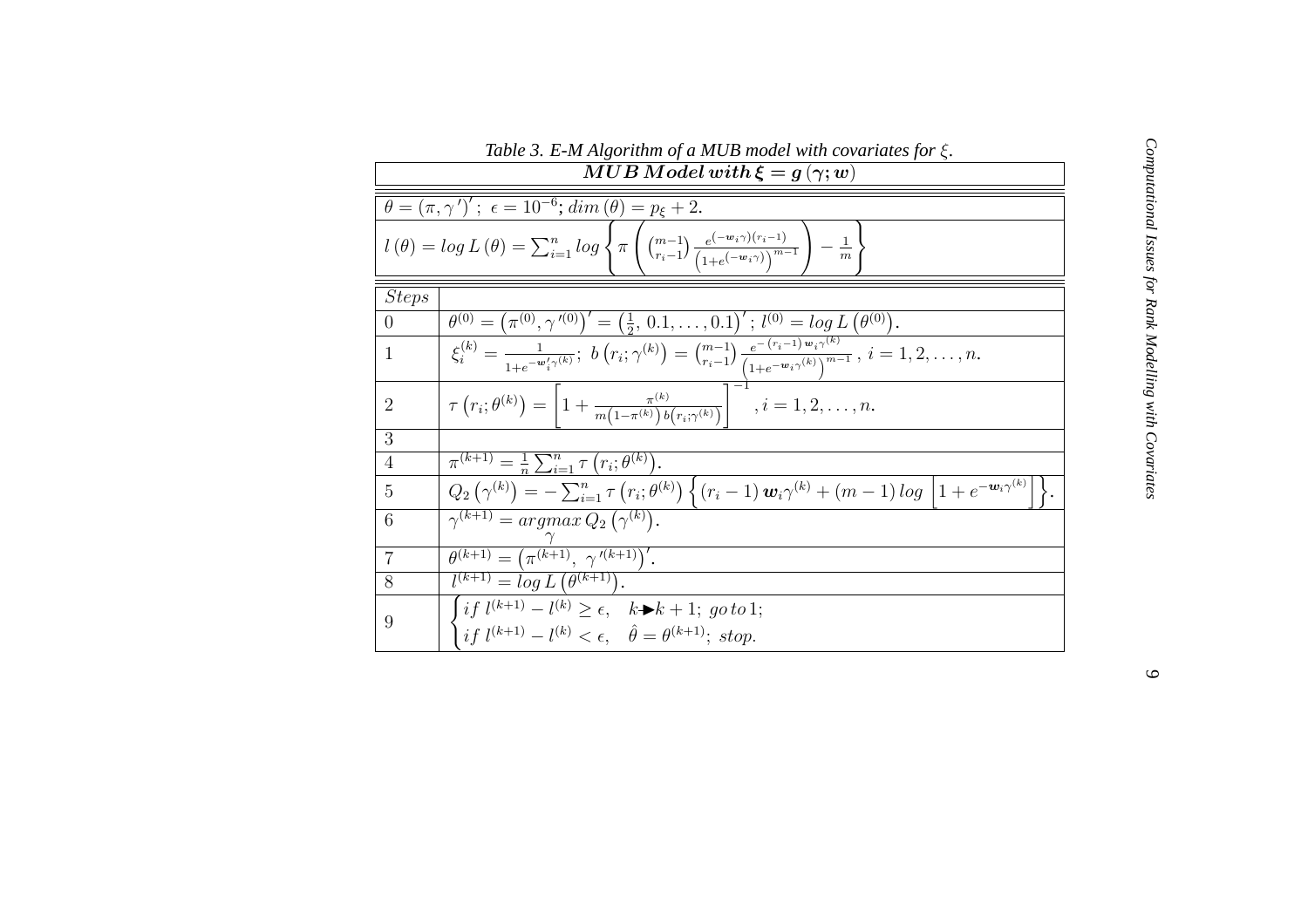|                | Table 4. E-M Algorithm for a general MUB model with covariates.                                                                                                                                                      | $\circ$    |
|----------------|----------------------------------------------------------------------------------------------------------------------------------------------------------------------------------------------------------------------|------------|
|                | $MUB\ Model\ with\ \pi=f\left(\beta;y\right);\ \xi=g\left(\gamma;w\right)$                                                                                                                                           |            |
|                | $\theta = (\beta'; \gamma')'; \ \epsilon = 10^{-6}; \ dim(\theta) = p_{\pi} + p_{\xi} + 2.$                                                                                                                          |            |
|                | $l(\theta) = \log L(\theta) = \sum_{i=1}^{n} \log \left\{ \frac{1}{1 + e^{(-y_i \beta)}} \left( \frac{m-1}{r_i - 1} \frac{e^{(-w_i \gamma)(r_i - 1)}}{(1 + e^{(-w_i \gamma)})^{m-1}} \right) - \frac{1}{m} \right\}$ |            |
| <b>Steps</b>   |                                                                                                                                                                                                                      |            |
| $\theta$       | $\theta^{(0)} = (\beta'^{(0)}; \gamma'^{(0)})' = (0.1, \ldots, 0.1; 0.1, \ldots, 0.1)'; l^{(0)} = \log L(\theta^{(0)}).$                                                                                             |            |
| $\mathbf{1}$   | $\xi_i^{(k)} = \frac{1}{1 + e^{-w_i \gamma^{(k)}}}; \ b(r_i; \gamma^{(k)}) = \binom{m-1}{r_i-1} \frac{e^{-(r_i-1)w_i \gamma^{(k)}}}{(1 + e^{-w_i \gamma^{(k)}})^{m-1}}, \ i = 1, 2, \ldots, n.$                      |            |
| $\overline{2}$ | $\pi_i^{(k)} = \frac{1}{1 + e^{-\mathbf{y}_i \beta^{(k)}}}; \ \tau(r_i; \theta^{(k)}) = \left[1 + \frac{e^{-\mathbf{y}_i \beta^{(k)}}}{m b(r_i; \xi^{(k)})}\right]$ , $i = 1, 2, , n$ .                              |            |
| 3              |                                                                                                                                                                                                                      |            |
| $\overline{4}$ | $Q_1(\beta^{(k)}) = -\sum_{i=1}^n \left\{ \log \left( 1 + e^{-\mathbf{y}_i \beta^{(k)}} \right) + \left( 1 - \tau \left( r_i; \theta^{(k)} \right) \right) e^{-\mathbf{y}_i \beta^{(k)}} \right\}.$                  |            |
| 5              | $Q_2(\gamma^{(k)}) = -\sum_{i=1}^n \tau(r_i;\theta^{(k)}) \left\{ (r_i-1) \, \mathbf{w}_i \gamma^{(k)} + (m-1) \log \left[ 1 + e^{-\mathbf{w}_i \gamma^{(k)}} \right] \right\}.$                                     |            |
| 6              | $\beta^{(k+1)} = argmax Q_1(\beta^{(k)})$ ; $\gamma^{(k+1)} = argmax Q_2(\gamma^{(k)})$ .                                                                                                                            |            |
| $\overline{7}$ | $\theta^{(k+1)} = (\beta^{(k+1)}, \gamma^{(k+1)})'.$                                                                                                                                                                 |            |
| 8              | $l^{(k+1)} = \log L(\theta^{(k+1)})$ .                                                                                                                                                                               |            |
| 9              | $\int i f (k+1) - l^{(k)} \geq \epsilon, \quad k \blacktriangleright k+1; \text{ go to 1};$<br>$\int i f \, l^{(k+1)} - l^{(k)} < \epsilon, \quad \hat{\theta} = \theta^{(k+1)}; \; stop.$                           | D. Piccolo |

| Table 4. E-M Algorithm for a general MUB model with covariates. |
|-----------------------------------------------------------------|
|-----------------------------------------------------------------|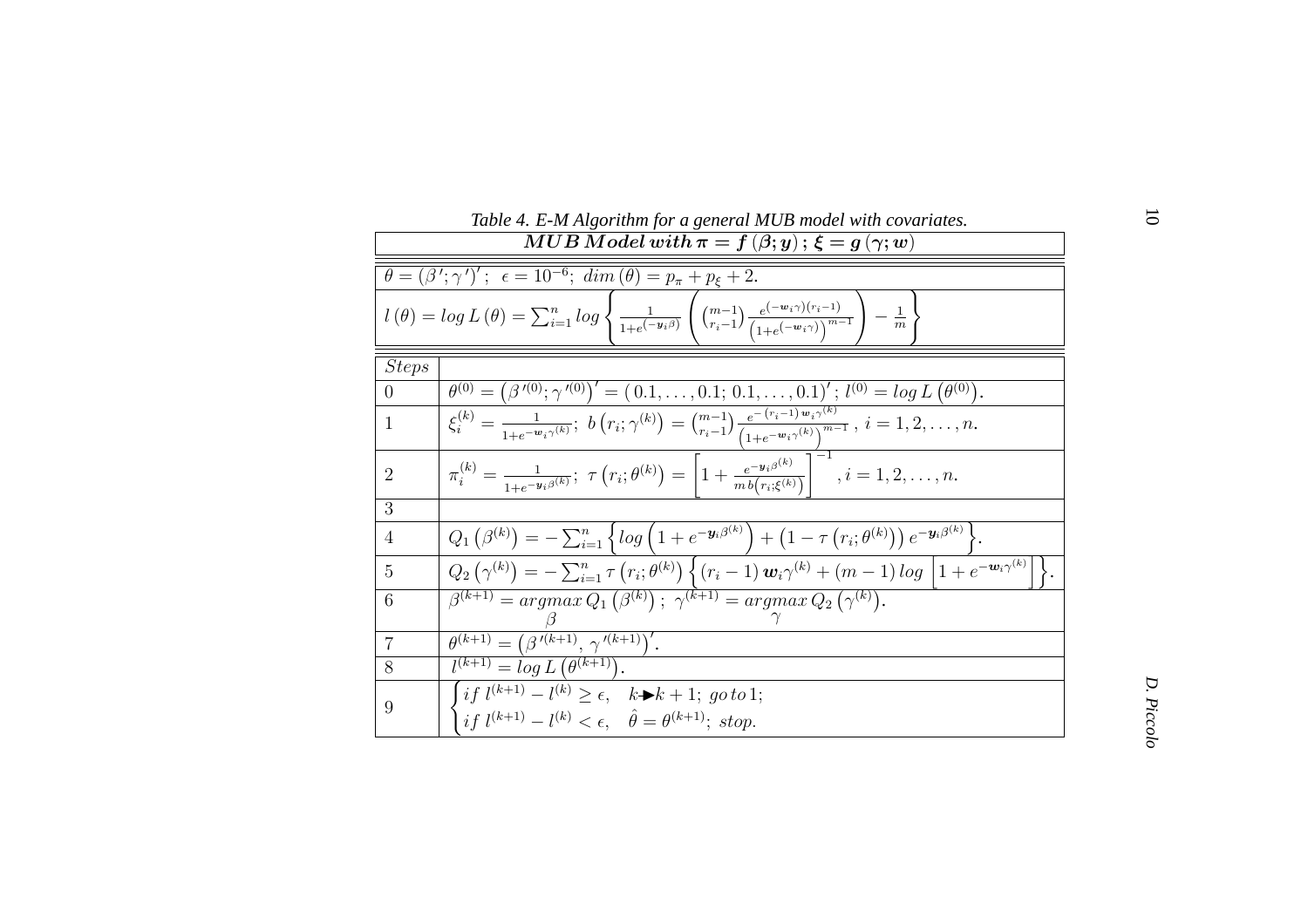Some words of comments may be useful for a correct interpretation of the previous steps:

- i) in order to stress the correspondence among the four tables, we drew a blank line where the correspondent step does not apply;
- ii) the initial values for the parameters in  $\theta$  are derived by one of the following criteria: for  $\pi$ , we choose the midrange of the parameter space; for  $\xi$ , we choose the moment estimator; for the  $\beta$  and  $\gamma$ vectors we start from arbitrary<sup>2</sup> small values (e.g., 0.1);
- iii) the conditioned average rank  $\overline{R}_n(\theta^{(k)})$  in Tables 1-2 is the average rank weighted with the *a posteriori* probability that each observed rank originates from the first component distribution  $b(r;\xi)$ ;
- iv) many proposals have been suggested for accelerating the convergence of the algorithm (McLachlan and Krishnan, 1997, pp. 70- 73); in fact, the E-M procedure is generally slow, if compared with the second order convergence rates of the ML routines. However, in our experience (both for estimating models for real data sets and for running extensive simulations experiments), we never need such modifications<sup>3</sup>.

#### *4. Asymptotic standard errors of the estimators*

In order to derive the asymptotic standard errors of the ML estimators, again we have to distinguish the MUB model without covariates from the models where one or both set of covariates are included.

In the first model (no covariates), the asymptotic standard errors can be obtained by exploiting a Rao (1973, pp. 367–368) proposal for grouped data. In fact, D'Elia and Piccolo (2003) proved that the asymptotic

<sup>2</sup>Of course, when some *a priori* information are available is better to start from more definite initial values.

<sup>&</sup>lt;sup>3</sup>In fact, Piccolo (2003) showed that moment estimates of the two parameters are convenient starting values for accelerating the convergence of the E-M algorithm.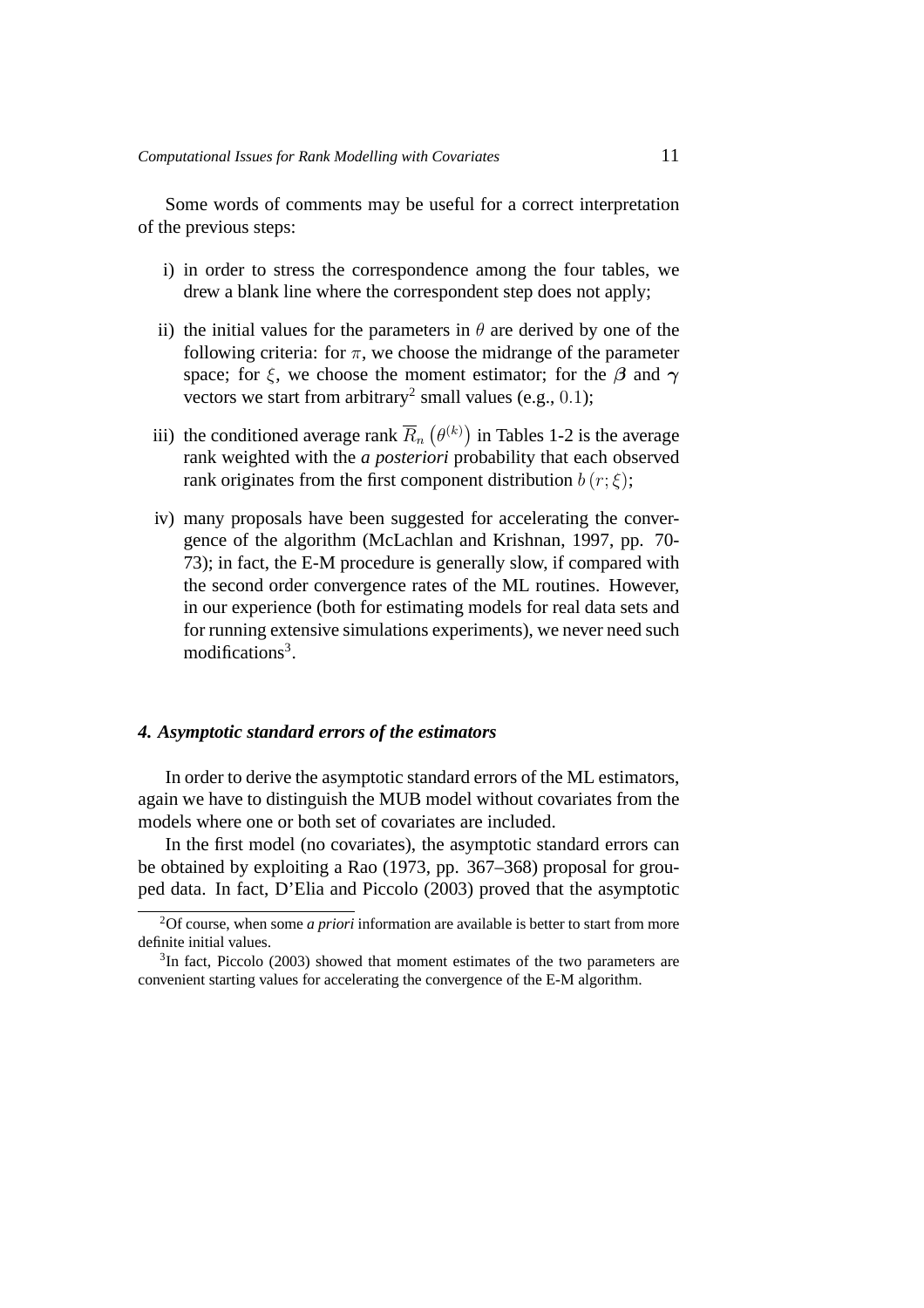variance-covariance matrix of the ML estimators  $\hat{\theta}$  is:

$$
\boldsymbol{V} = \frac{1}{n} \begin{pmatrix} d_{\pi\pi} & d_{\pi\xi} \\ d_{\pi\xi} & d_{\xi\xi} \end{pmatrix}^{-1},
$$

where:

$$
d_{\pi\pi} = \sum_{r=1}^{m} \frac{\left\{\frac{\partial p(r;\theta)}{\partial \pi}\right\}^2}{p(r;\theta)};
$$
  

$$
d_{\xi\xi} = \sum_{r=1}^{m} \frac{\left\{\frac{\partial p(r;\theta)}{\partial \xi}\right\}^2}{p(r;\theta)};
$$
  

$$
d_{\pi\xi} = \sum_{r=1}^{m} \frac{\left(\frac{\partial p(r;\theta)}{\partial \pi}\right)\left(\frac{\partial p(r;\theta)}{\partial \xi}\right)}{p(r;\theta)}
$$

Exploiting the recursive nature of the Binomial distribution, these quantities can be easily obtained if one observes that:

.

$$
\frac{\partial p(r;\theta)}{\partial \pi} = b(r;\xi) - \frac{1}{m};
$$
  

$$
\frac{\partial p(r;\theta)}{\partial \xi} = \pi b(r;\xi) \frac{m - \xi(m-1) - r}{\xi(1-\xi)}.
$$

Further simplifications are possible for saving computing time.

When the MUB model includes one or two sets of covariates, then D'Elia (2003b) proved that the asymptotic variance-covariance of the ML estimators  $\hat{\theta}$  may be conveniently estimated by the observed information matrix. In fact, thanks to the nature of the complete log-likelihood function, it is possible to separate the effect of the uncertainty parameter ( $\pi$ or the corresponding  $\beta$  parameters vector) from the preference parameter (ξ or the corresponding  $\gamma$  parameters vector). As a consequence, the asymptotic variance-covariance matrix of the ML estimators is block diagonal and thus the  $\pi$  estimator (or  $\beta$  estimators) and the  $\xi$  estimator (or  $\gamma$ estimators) are asymptotically jointly Gaussian and independent.

Specifically, relying on the quoted D'Elia (2003b) results, it is immediate to derive the corresponding asymptotic formulae: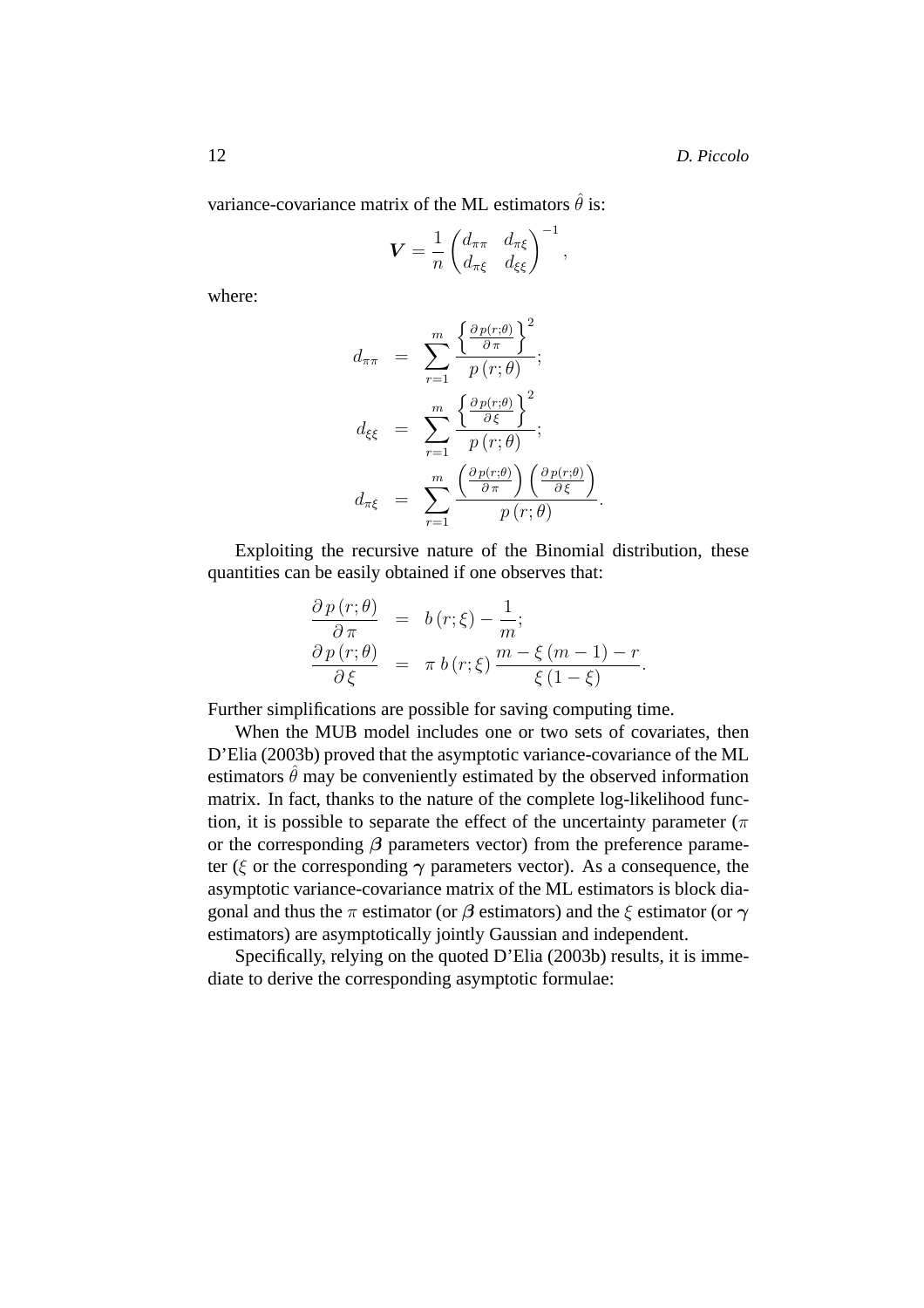• For the *MUB model with covariates for* π, the asymptotic variancecovariance matrix  $V$  of the ML estimators is:

$$
\boldsymbol{V}=-\begin{pmatrix} \frac{1}{d_{\xi\xi}} & \boldsymbol{0}' \\ \boldsymbol{0} & \boldsymbol{B}^{-1} \end{pmatrix}
$$

where:

$$
d_{\xi\xi} = \left(\frac{1}{(1-\xi)^2} - \frac{m}{\xi^2}\right) \sum_{i=1}^n \tau_i + \frac{1-2\xi}{(1-\xi)^2 \xi^2} \sum_{i=1}^n r_i \tau_i;
$$

and the elements of the  $B$  matrix are defined by:

$$
\{\boldsymbol{B}\}_{hj} = \frac{\partial^2}{\partial \beta_h \partial \beta_j} Q_1(\boldsymbol{\beta}) = -\frac{1}{2} \sum_{i=1}^n y_{ih} y_{ij} [1 + \cosh(\boldsymbol{y}_i \boldsymbol{\beta})]^{-1};
$$

while the  $Q_1(\beta)$  function is defined by the step 4 in Table 2.

• For the *MUB model with covariates for* ξ, the asymptotic variancecovariance matrix  $V$  of the ML estimators is:

$$
\boldsymbol{V} = -\begin{pmatrix} \frac{1}{d_{\pi\pi}} & \mathbf{0}' \\ \mathbf{0} & \mathbf{\Gamma}^{-1} \end{pmatrix}
$$

where:

$$
d_{\pi\pi} = -\frac{n}{\pi (1 - \pi)};
$$

and the elements of the  $\Gamma$  matrix are defined by:

$$
\{\Gamma\}_{hj} = \frac{\partial^2}{\partial \gamma_h \, \partial \gamma_j} Q_2(\boldsymbol{\gamma}) = -\frac{1}{2} \sum_{i=1}^n \tau_i \, w_{ih} w_{ij} \left[1 + \cosh(\boldsymbol{w}_i \boldsymbol{\gamma})\right]^{-1};
$$

while the  $Q_2(\gamma)$  function is defined by the step 5 in Table 3.

• For the *general MUB model with covariates both for*  $\pi$  *and*  $\xi$ , the asymptotic variance-covariance matrix  $V$  of the ML estimators is:

$$
\boldsymbol{V}=-\begin{pmatrix}\boldsymbol{B}^{-1} & \boldsymbol{0}' \\ \boldsymbol{0} & \boldsymbol{\Gamma}^{-1}\end{pmatrix}
$$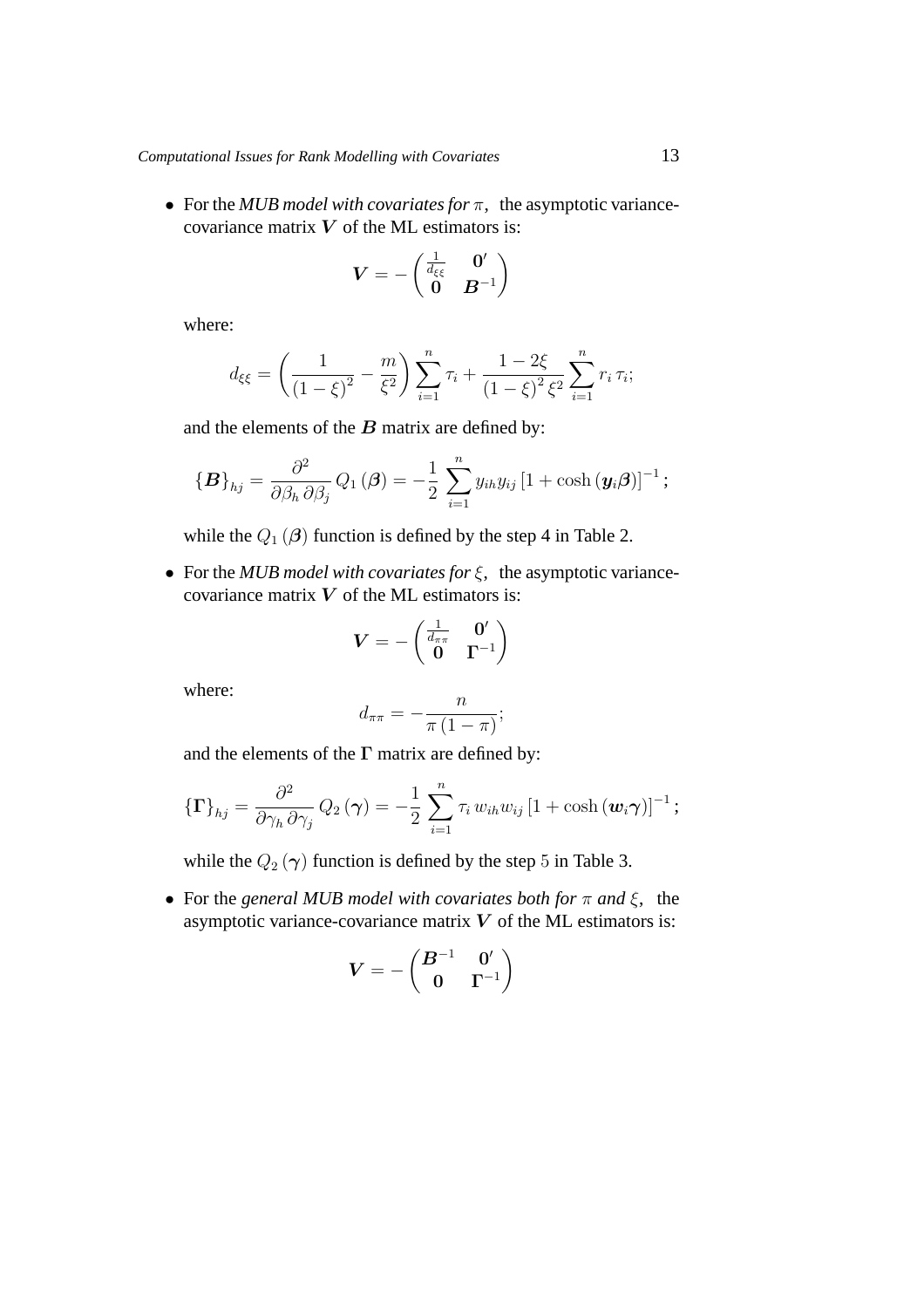where the elements of the  $B$ ,  $\Gamma$  matrices are defined respectively by:

$$
\{\boldsymbol{B}\}_{hj} = \frac{\partial^2}{\partial \beta_h \partial \beta_j} Q_1(\boldsymbol{\beta}) = -\frac{1}{2} \sum_{i=1}^n y_{ih} y_{ij} [1 + \cosh(\boldsymbol{x}_i \boldsymbol{\beta})]^{-1};
$$

$$
\{\Gamma\}_{hj} = \frac{\partial^2}{\partial \gamma_h \,\partial \gamma_j} Q_2(\boldsymbol{\gamma}) = -\frac{1}{2} \sum_{i=1}^n \tau_i w_{ih} w_{ij} \left[1 + \cosh(\boldsymbol{w}_i \boldsymbol{\gamma})\right]^{-1};
$$

and the  $Q_1(\boldsymbol{\beta})$ ,  $Q_2(\boldsymbol{\gamma})$  functions are defined by the steps 4–5 in Table 4.

## *5. Some empirical evidences*

In this section we applied the previous algorithms to a real data set consisting of the preferences towards  $m = 12$  colors expressed by a sample of  $n = 169$  young people. No ties were allowed.

We choose to compare the ranks given for the *Pink color* as modelled by the proposed four MUB models, without and with the covariate Sex<sup>4</sup>  $(= 0, for Masculine; = 1, for Ferminine).$ 

These models will be denoted by MUB–00 (no covariates), MUB– 10 (covariates only for  $\pi$ ), MUB–01 (covariates only for  $\xi$ ), MUB–11 (covariates for both  $\pi$  and  $\xi$ ), respectively. Similarly, the values of their corresponding log-likelihood functions  $l(\theta)$  computed at maximum will be denoted by  $l_{00}$ ,  $l_{10}$ ,  $l_{01}$ ,  $l_{11}$ , respectively.

The results –reported in Table 5– show that all the parameters are significant (standard errors are in parentheses). The values of the corresponding parameters conditioned to the covariate values  $(= 0, 1,$  respectively) are also reported.

<sup>&</sup>lt;sup>4</sup>In this case-study we found significant the effect of the same covariate on the raters' preferences. Of course, this situation is not strictly necessary, since the E-M algorithm presented in Table 4 allows for completely general set of covariates.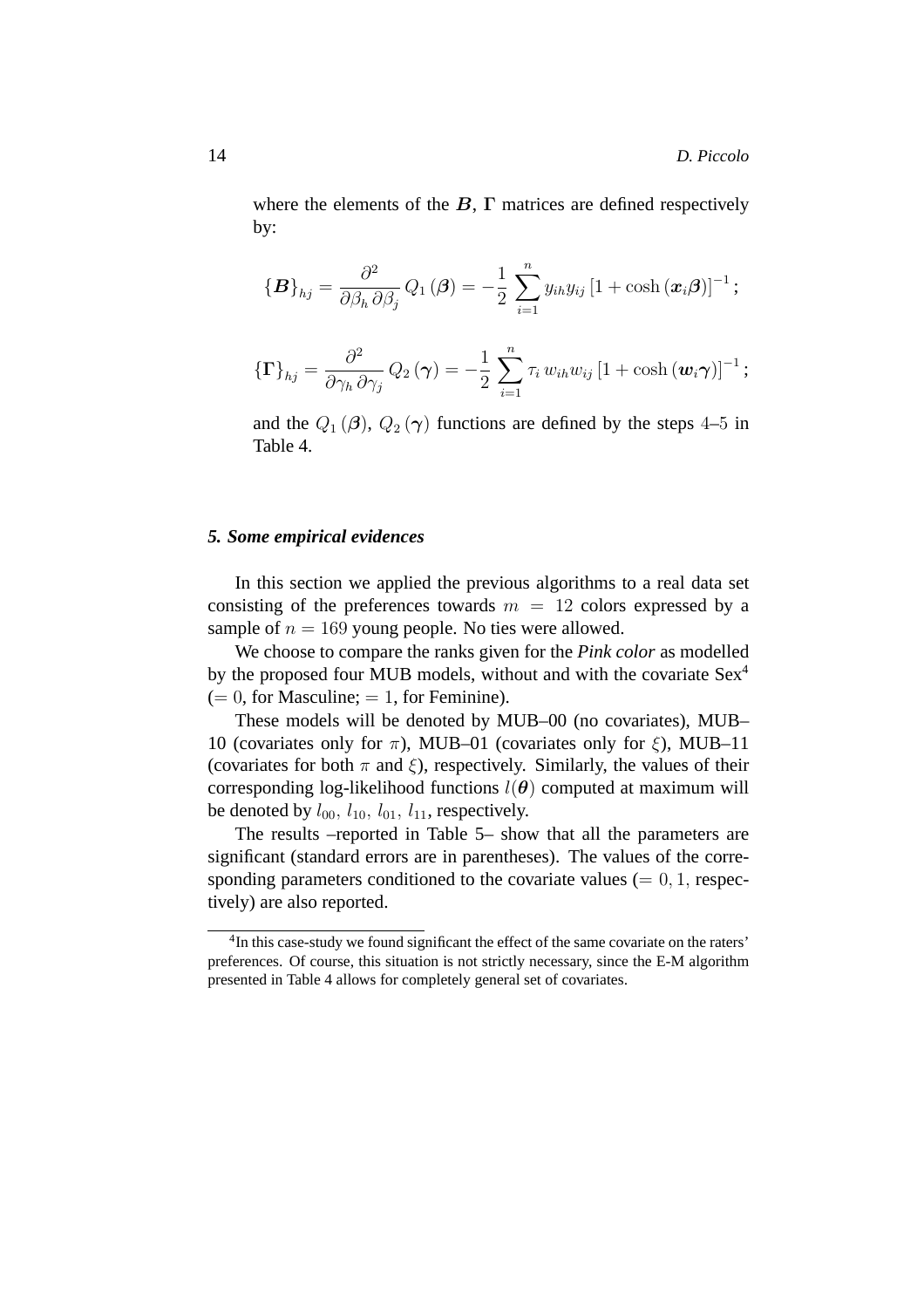From the discussion of section 2, we deduce Table 6 where the implied distribution probabilities for the ranks expressed by the subjects towards the Pink color (for each of the four estimated models) are shown.

| Models                   | <i>Parameters estimates</i>  | $l(\boldsymbol{\theta})$     |            |
|--------------------------|------------------------------|------------------------------|------------|
| 1. MUB $(\pi,\xi)$       | $\pi = 0.481\ (0.063)$       | $\xi = 0.180$ (0.018)        | $-398.995$ |
|                          |                              |                              |            |
| 2. MUB $(\beta,\xi)$     | $\beta_0 = 0.586(0.244)$     | $\xi = 0.171$ (0.013)        | $-397.082$ |
|                          | $\beta_1 = -1.171$ (0.324)   |                              |            |
|                          |                              |                              |            |
| Condit. estim.           | $(\pi   x_{i1} = 0) = 0.642$ |                              |            |
|                          | $(\pi   x_{i1} = 1) = 0.358$ |                              |            |
|                          |                              |                              |            |
| 3. MUB $(\pi, \gamma)$   | $\pi = 0.498$ (0.038)        | $\gamma_0 = -1.831(0.141)$   | $-397.119$ |
|                          |                              | $\gamma_1 = 0.722(0.175)$    |            |
|                          |                              |                              |            |
| $Condit.$ estim.         |                              | $(\xi   x_{i1} = 0) = 0.138$ |            |
|                          |                              | $(\xi   x_{i1} = 1) = 0.248$ |            |
|                          |                              |                              |            |
| 4. MUB $(\beta, \gamma)$ | $\beta_0 = 0.506(0.242)$     | $\gamma_0 = -1.678(0.123)$   | $-396.246$ |
|                          | $\beta_1 = -0.853(0.318)$    | $\gamma_1 = 0.548(0.166)$    |            |
|                          |                              |                              |            |
| $Condit.$ estim.         | $(\pi   x_{i1} = 0) = 0.624$ | $(\xi   x_{i1} = 0) = 0.157$ |            |
|                          | $(\pi   x_{i1} = 1) = 0.414$ | $(\xi   x_{i1} = 1) = 0.244$ |            |

*Table 5. Estimated MUB models for the Pink color.*

From Table 6, it is possible to assess that:

- a) the *uncertainty share* (*unc*) is systematically higher for the women in all the models (except for the MUB–01 model where  $\pi$  is unchanged), thus explaining the larger variability of their choices;
- b) the *impact coefficient* (*imp*) increases dramatically in moving from men to women (when we model preference by mean of the covariate Sex, as in the MUB–01 and MUB–11 models);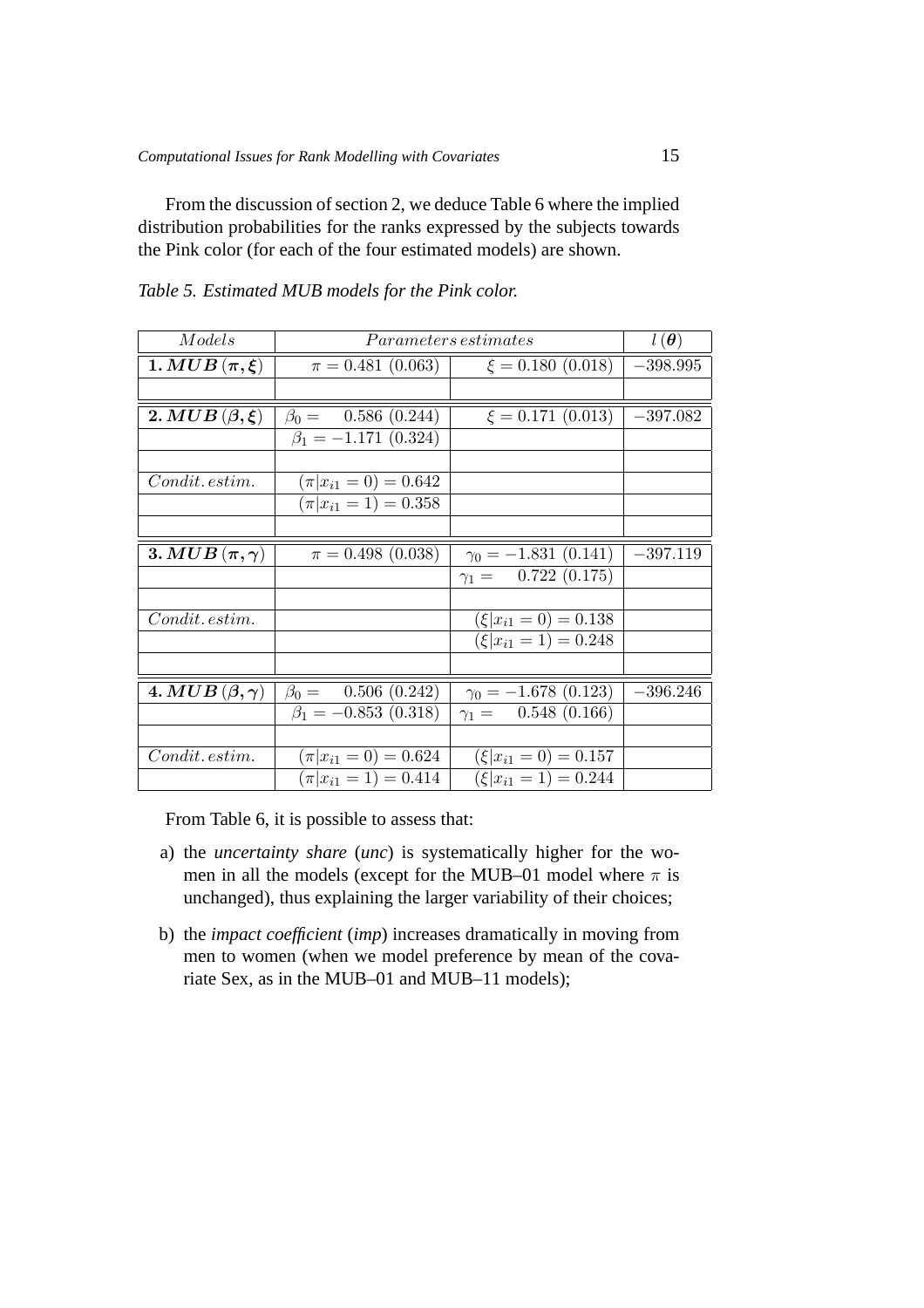c) the '*disliking odds*' (*dis*) are in the ratio of about 2 : 1 for the men with respect to the women<sup>5</sup>.

Finally, we report in the last column of Table 6 the probability of a strong disliking towards the Pink color as measured by  $Pr(R > 9)$ ; this quantity is the probability to put the Pink color in the worst quarter of the rank preferences distribution. Again, the results support the expected values. Indeed, in the data set, the relative frequencies of men and women that assigned a rank greater or equal to 9 are 0.671 and 0.542, respectively; the corresponding values predicted by the general MUB model are 0.699 and 0.497, that are almost coincident with the empirical ones, given the sampling variability.

| <b>MUB</b> Models                  | unc                 | $imp \times 10^{12}$ | dis     | $Pr(R \geq 9)$ |
|------------------------------------|---------------------|----------------------|---------|----------------|
| $[00]$ no covariates               | 0.04323             | 684                  | 4.55185 | 0.596          |
| [10] $cov. for \pi (Sex = 0)$      | 0.02980             | 486                  | 4.84659 | 0.695          |
| [10] cov. for $\pi (Sex = 1)$      | 0.05351             | 271                  | 4.84659 | 0.535          |
| [01] $cov. for \xi (Sex = 0)$      | 0.04181             | 28                   | 6.24271 | 0.639          |
| [01] $cov. for \xi (Sex = 1)$      | 0.04181             | 35861                | 3.03226 | 0.525          |
| [11] $cov. for \pi, \xi (Sex = 0)$ | 0.03135             | 172                  | 5.35042 | 0.699          |
| [11] $cov. for \pi, \xi (Sex = 1)$ | $\parallel 0.04882$ | 24742                | 3.09366 | 0.497          |

*Table 6. A comparison among the estimated MUB models.*

Figure 1 shows the estimated MUB probability distribution as implied by the general MUB model where both the parameters are explained by the covariate Sex. The probability distributions of the four estimated MUB models are reported in the Figure 2. As a whole, they enhance both the  $\pi$ −role, in supporting the uncertainty of the elicitation process, and the  $ξ$ -role, in supporting the subjects' preferences.

From these evidences, some points deserve a discussion:

i) there is a substantial disliking towards the Pink color but it is sharper for the men (supported by a stronger asymmetry with a mode at

<sup>5</sup>Some caution should be used in order to avoid a strict interpretation of *dis*. Anyway, it is a useful quantity to compare models for sub-samples, as in this case.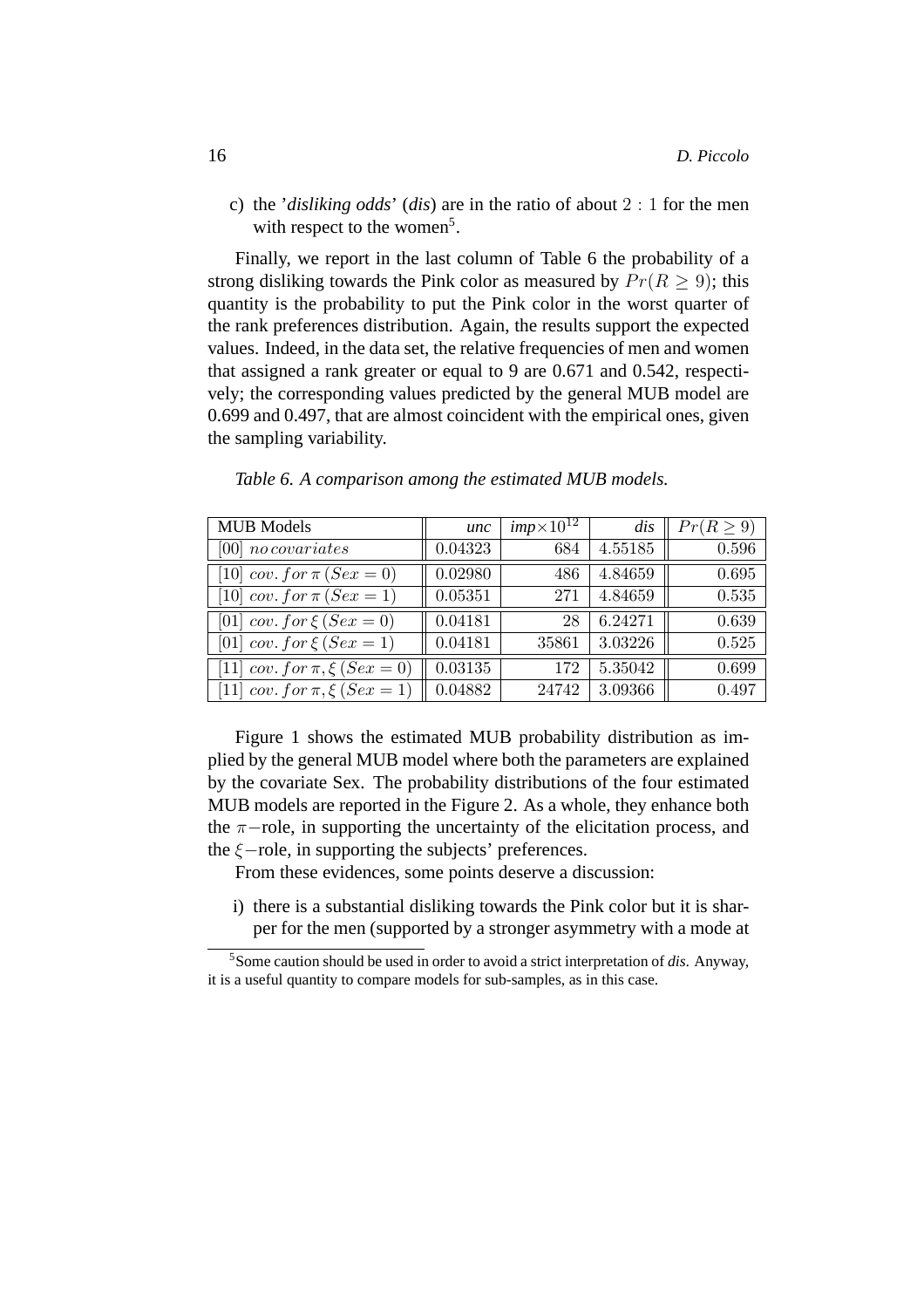

*Figure 1. Rank preference distributions for Males (——) and Feminine (- - -) towards the Pink color.*

 $R = 11$ ) than for the women (moderate asymmetry with a mode at  $R = 10$ ). These points are reflected in the estimated  $\hat{\xi}$  parameters (Table 5), that are 0.157 and 0.244, respectively;

ii) it seems evident that the preferences are assessed in a more neat way for the men since  $\hat{\pi}$  is significantly higher for the men than for the women (0.624 and 0.414, respectively). In fact, the *uncertainty shares*, as measured by  $(1 - \hat{\pi})/m$ , are estimated by 3.13% and 4.88%, respectively.

As a consequence, the women preferences distribution is less rightshifted, with a higher minimum level. On the contrary, the men distribution is clearly peaked upon high values of the ranks, denoting a strong disliking towards the Pink color.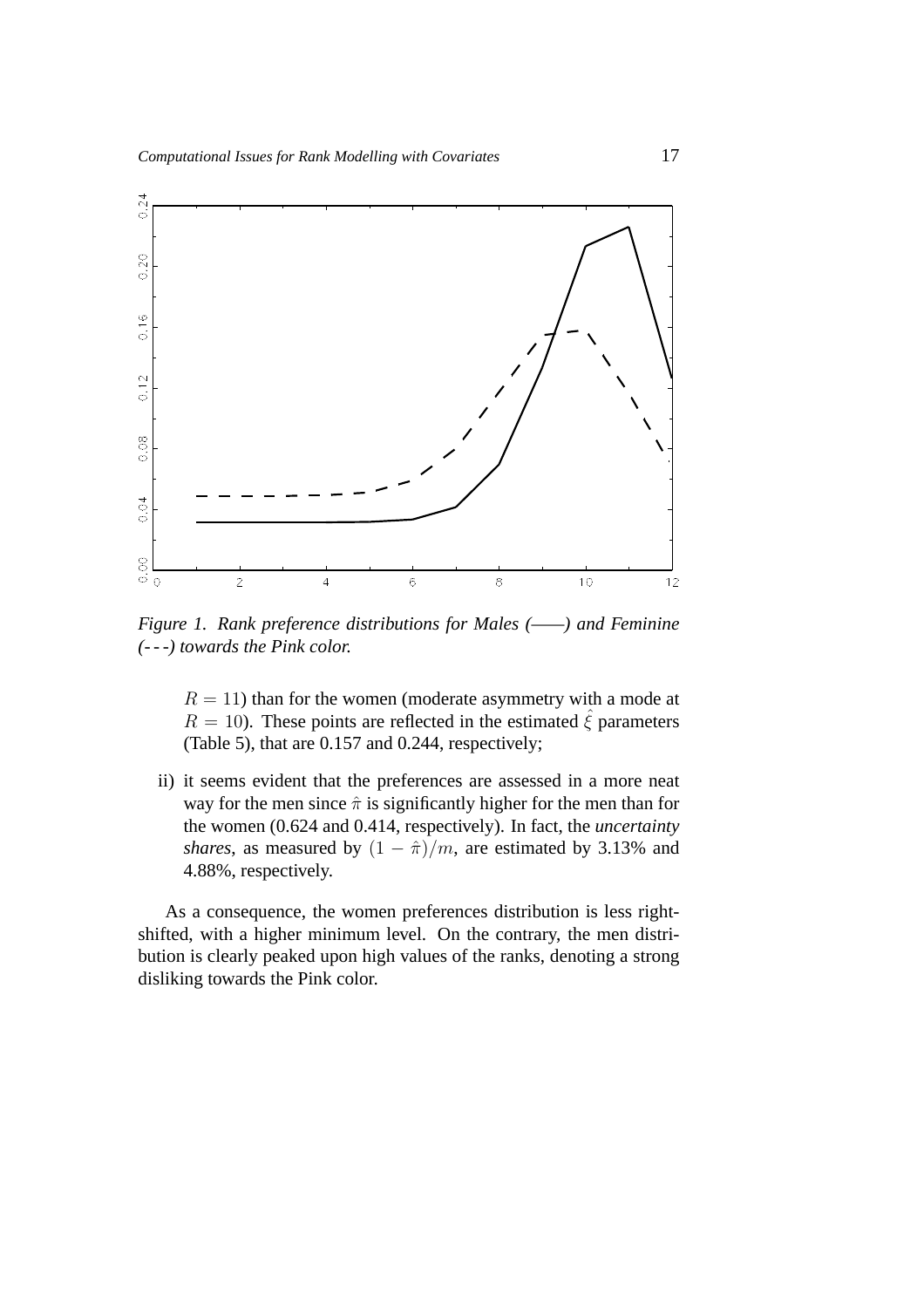From an inferential point of view, it is worth to note that the inclusion of covariates for both the parameters seems an important issue for improving the rank modelling of our data. In fact, as Table 7 confirms, the deviance is almost significant if we compare estimated MUB models with and without covariates<sup>6</sup>.

*Table 7. Deviances of the estimated MUB models for the rank preferences towards the Pink color.*

| Comparisons           | Deviance |             | $\chi_{(g;0.05)}^{-1}$ |
|-----------------------|----------|-------------|------------------------|
| $l_{10}$ vs. $l_{00}$ | 3.82490  | $3 - 2 = 1$ | 3.841                  |
| $l_{01}$ vs. $l_{00}$ | 3.75298  | $3 - 2 = 1$ | 3.841                  |
| $l_{11}$ vs. $l_{00}$ | 5.49882  | $4 - 2 = 2$ | 6.635                  |

As a further result, in Table 8 we present the (theoretical) expectations derived from the corresponding estimated MUB models. These values are to be compared with the averages of 8.775 (for the aggregate set), 9.233 (for the men) and 8.427 (for the women), respectively.

| <b>MUB</b> models                  | Expectations      |          |  |
|------------------------------------|-------------------|----------|--|
| MUB-00 (no-covariates)             | 8.193 (aggregate) |          |  |
|                                    | Masculine         | Feminine |  |
| MUB-10 (covariates for $\pi$ )     | 8.824             | 7.795    |  |
| MUB-01(covariates for $\xi$ )      | 8.484             | 7.881    |  |
| MUB-11(covariates for $\pi, \xi$ ) | 8.851             | 7.665    |  |

*Table 8. Expectations for the estimated MUB models.*

Some bias emerges from these results<sup>7</sup>; however, given the sample

<sup>6</sup>Of course, we are assuming that the asymptotic theory of likelihood ratio tests applies, that is:  $-2 \left(\log (\theta_0) - \log (\theta_1)\right) \stackrel{\alpha}{\sim} \chi^2_{(g;0.05)}$ , where g is the difference of dimensions between the vectors  $\theta_0$  and  $\theta_1$ .

<sup>7</sup>Empirical averages are larger than the expectations: this kind of bias is mainly caused by a mode at  $R = 12$  in the distribution of the observed ranks (more pronounced for the men than for the women) that increases the average ranks. In fact, the estimated MUB models imply a mode around  $R = 10, 11$ . In these situations it is worth to consider also the IHG models as discussed by D'Elia (1999, 2003a).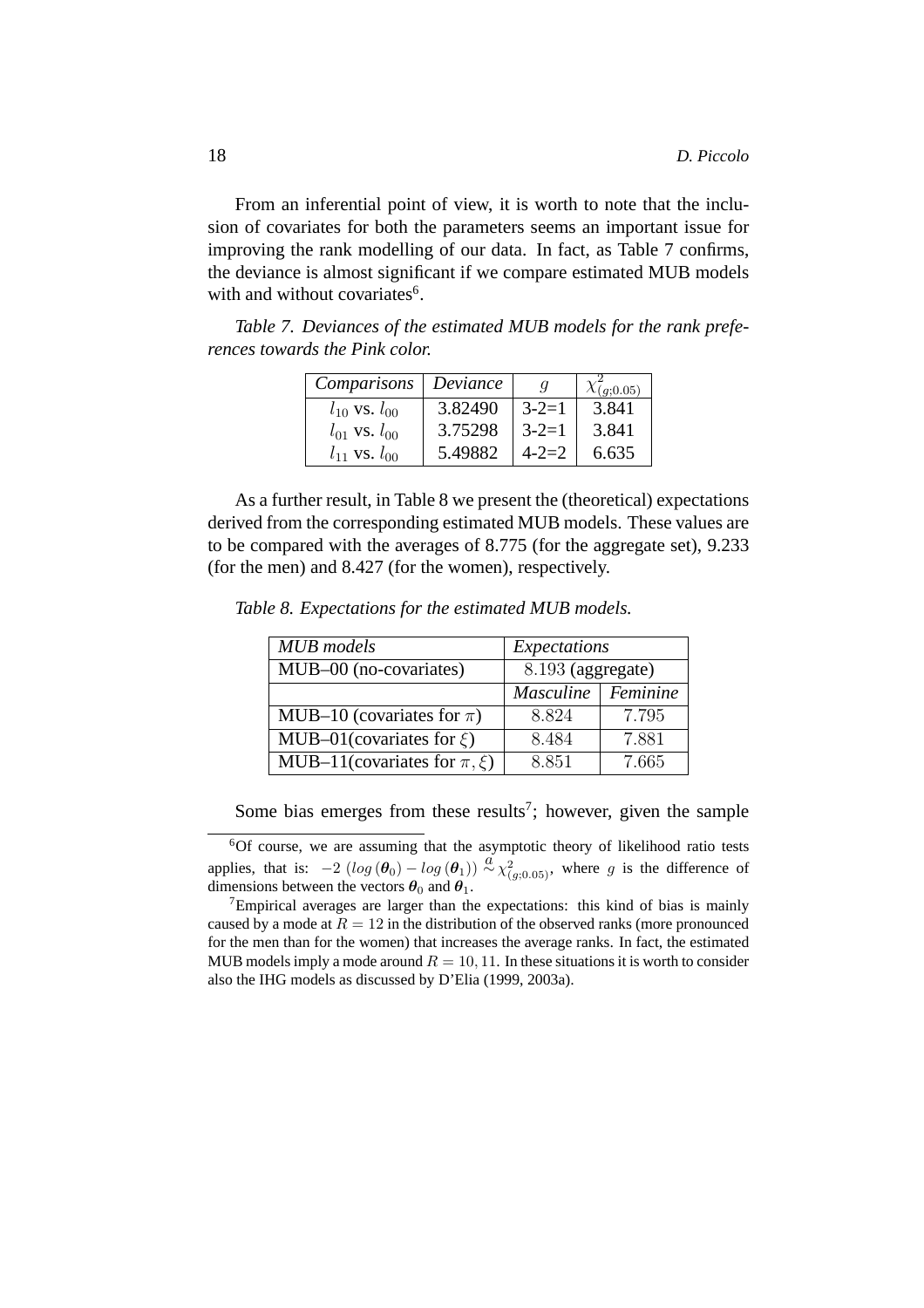

*Figure 2. Probability distributions of the rank preferences towards the Pink color as implied by different estimated MUB models: Aggregate (.-.-.-.-.), Males (——) and Feminine (- - -) .*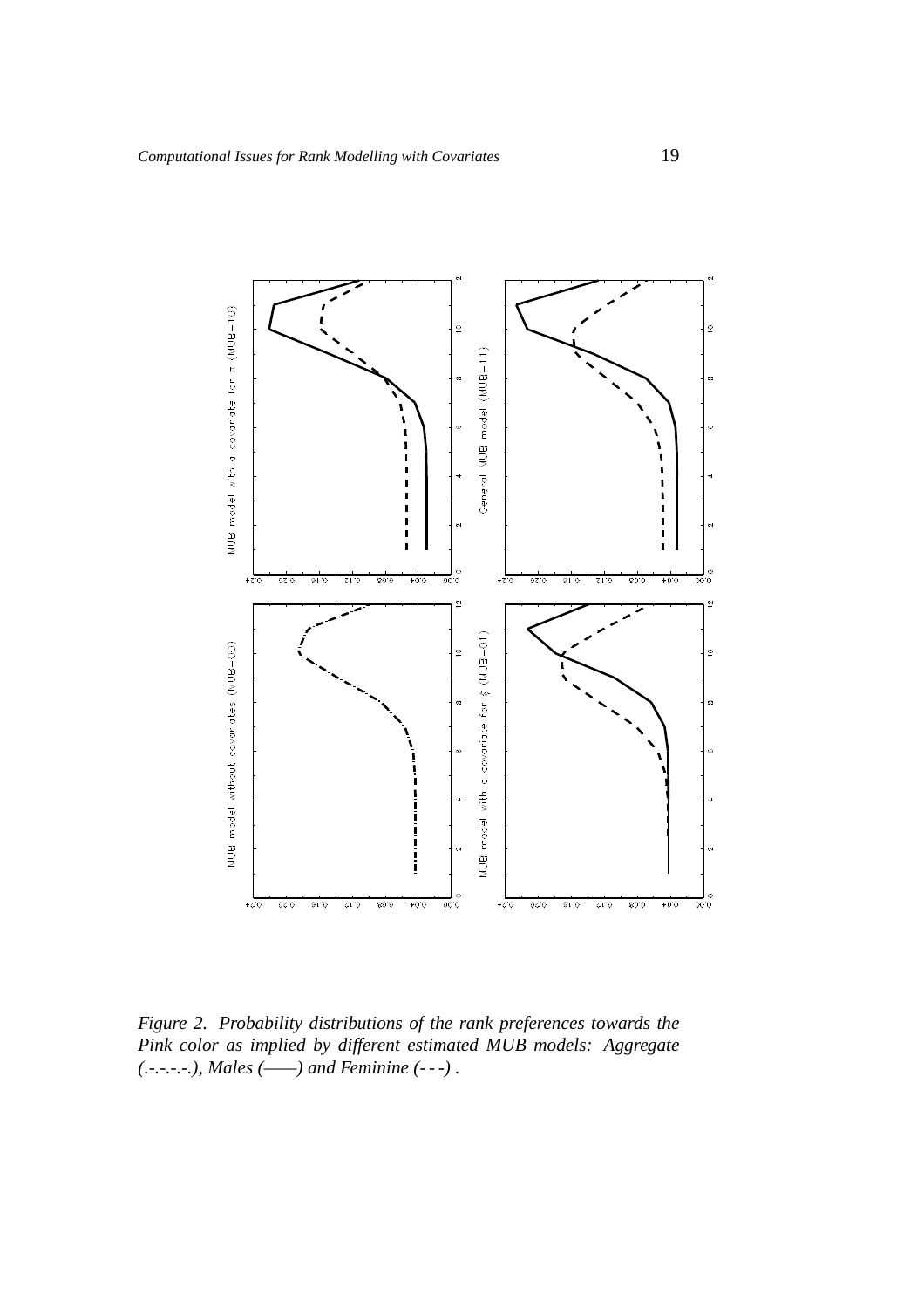size, the differences of the sample averages and of the theoretical expectations are always in the same directions for both the genders .

Finally, the reported experience and more extensive experiments (here not discussed) support the idea that the MUB modelling with covariates is an approach valuable for catching the relevant preferences measures expressed by the subjects, also in the special cases of moderate sample sizes and dichotomous variables.

# *6. Concluding remarks*

All the steps reported in the sections 3-4 have been translated into the Gauss $\mathcal{C}$  programming language and the speed performance has been checked on two PCs-Pentium.

The experiment<sup>8</sup> was performed by estimating a general MUB model with covariates (MUB-11) on the following data sets:

- **Data set 1:**  $n = 169$ ; Pink color preferences fitted to a MUB model where both parameters are expressed as logistic functions of the covariate Sex;
- **Data set 2:**  $n = 169$ ; Brown color preferences fitted to a MUB model where both parameters are expressed as logistic functions of the covariates Smoking and Sex, respectively;
- **Data set 3:**  $n = 1000$ : Simulated rank data fitted to a MUB model where both parameters are expressed as logistic functions of two coincident and balanced dummy variables;

<sup>8</sup>The reported times include the E-M procedure until convergence and also the computations necessary for getting the asymptotic standard errors of the ML estimators. We used throughout the experiments a Gauss  $\circledcirc$  DOS version 3.2.23. The new Gauss  $\circledcirc$  5.0, Windows version, reduced time significantly. For instance, on the first PC, the 16.7 seconds for Data set 3 become 12.9 seconds, with a reduction factor of 23%.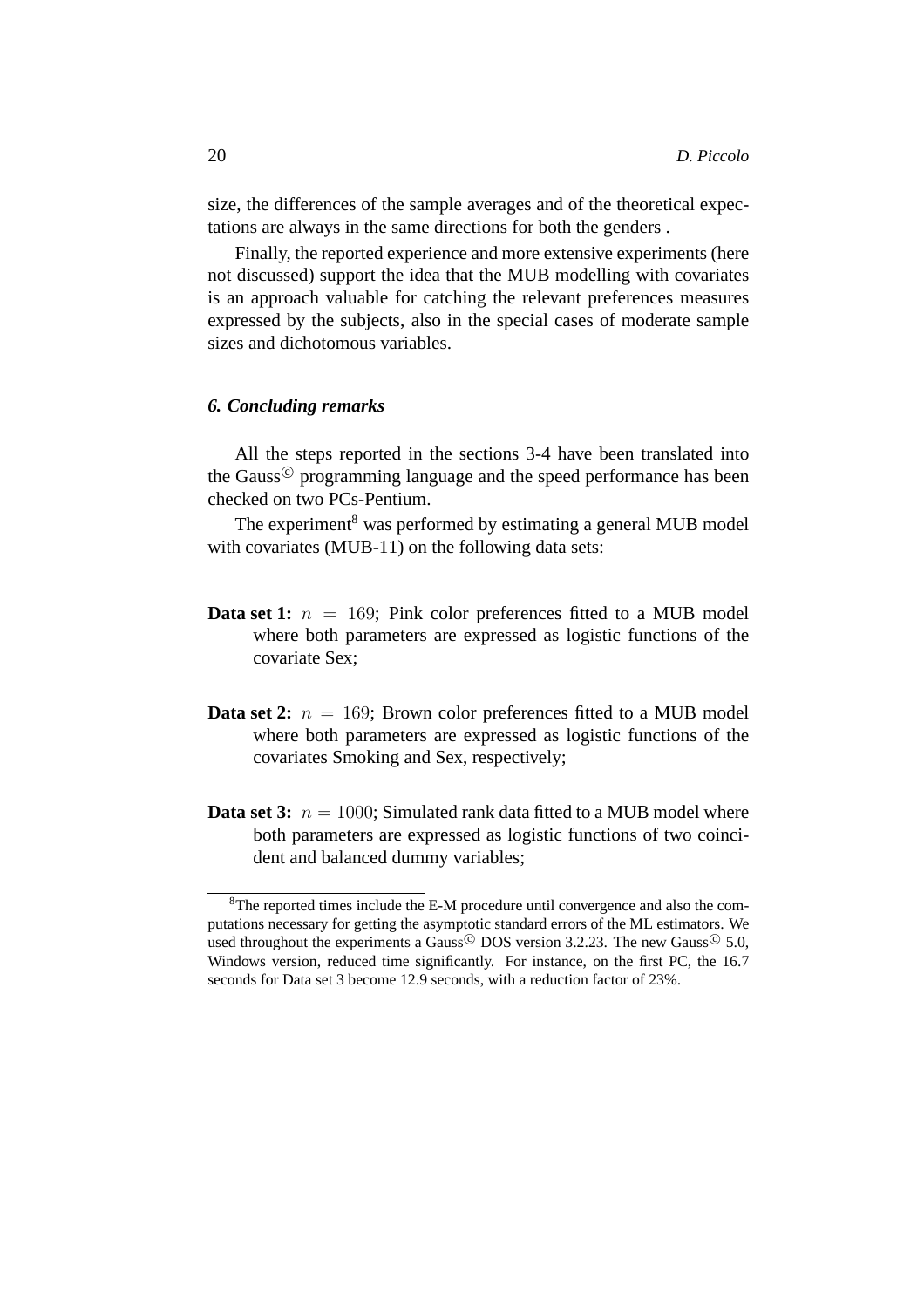Although the elapsed time depends on the chosen data, Table 9 should give some idea of the efficiency of the implemented algorithm in different situations.

| Table 9. Computing times (in seconds) for different data sets and PCs. |  |  |  |
|------------------------------------------------------------------------|--|--|--|
|                                                                        |  |  |  |

| $PCs (256 MB–RAM)$   Data set 1   Data set 2   Data set 3 |          |      |       |
|-----------------------------------------------------------|----------|------|-------|
| <i>Pentium III</i> (700Mhz)                               | 2.47     | 3.52 | 16.70 |
| Pentium IV (754Mhz)                                       | $1.56\,$ | 2.65 | 12.79 |

As a concluding remark, we observe that the statistical models discussed in this paper seem consistent with the empirical evidences, although the use of rigorous asymptotic fitting measures is not adequate here.

In fact, notwithstanding the moderate sample size (we discussed of the preferences expressed by 96 women and 73 men), the results strongly support the usefulness of the general MUB model for enhancing the main features of one predictor variable (in our case, the gender of the subject) and for explaining substantial differences in the liking/disliking choices. Moreover, the applied algorithms are efficient procedures from a computational point of view.

Finally, the future steps in the MUB modelling approach with covariates should include some fitting measure of the adequacy of the model and the derivation of asymptotic tests for inferring about the parameters differences in selected sub-samples.

*Acknowledgments*: We thank the support received by the Dipartimento di Scienze Statistiche, University of Naples Federico II and the research structures offered by the Centro per la Formazione in Economia e Politica dello Sviluppo Rurale, Portici. We gratefully acknowledge some useful referees' suggestions that improved a preliminary version of the paper.